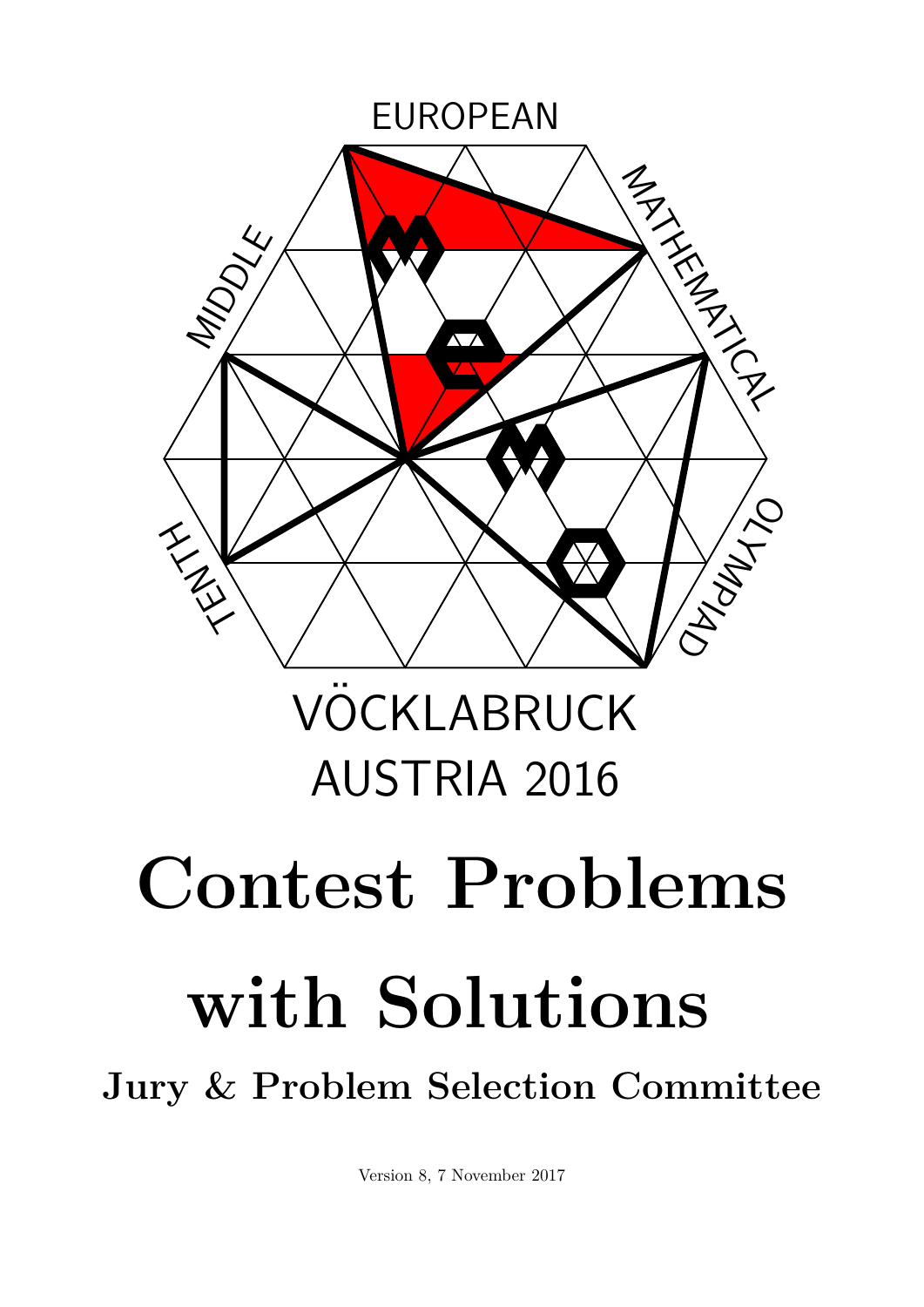The Note of Confidentiality **IMPORTANT** 

We would like to remind everybody of the following MEMO regulation:

# **These exam problems have to be kept strictly confidential until the contest will have been finished.**

#### **Jury & Problem Selection Committee**

selected

**12 problems submitted by the following countries:**

|                 | T-1 Croatia   |
|-----------------|---------------|
|                 | T-2 Lithuania |
| I-1 Austria     | T-3 Croatia   |
| I-2 Switzerland | T-4 Austria   |
| I-3 Slovakia    | T-5 Croatia   |
| I-4 Croatia     | T-6 Poland    |
|                 | T-7 Slovakia  |
|                 | T-8 Austria   |

The Problem Selection Committee would also like to thank **Roger Labahn** for providing the LATEX templates.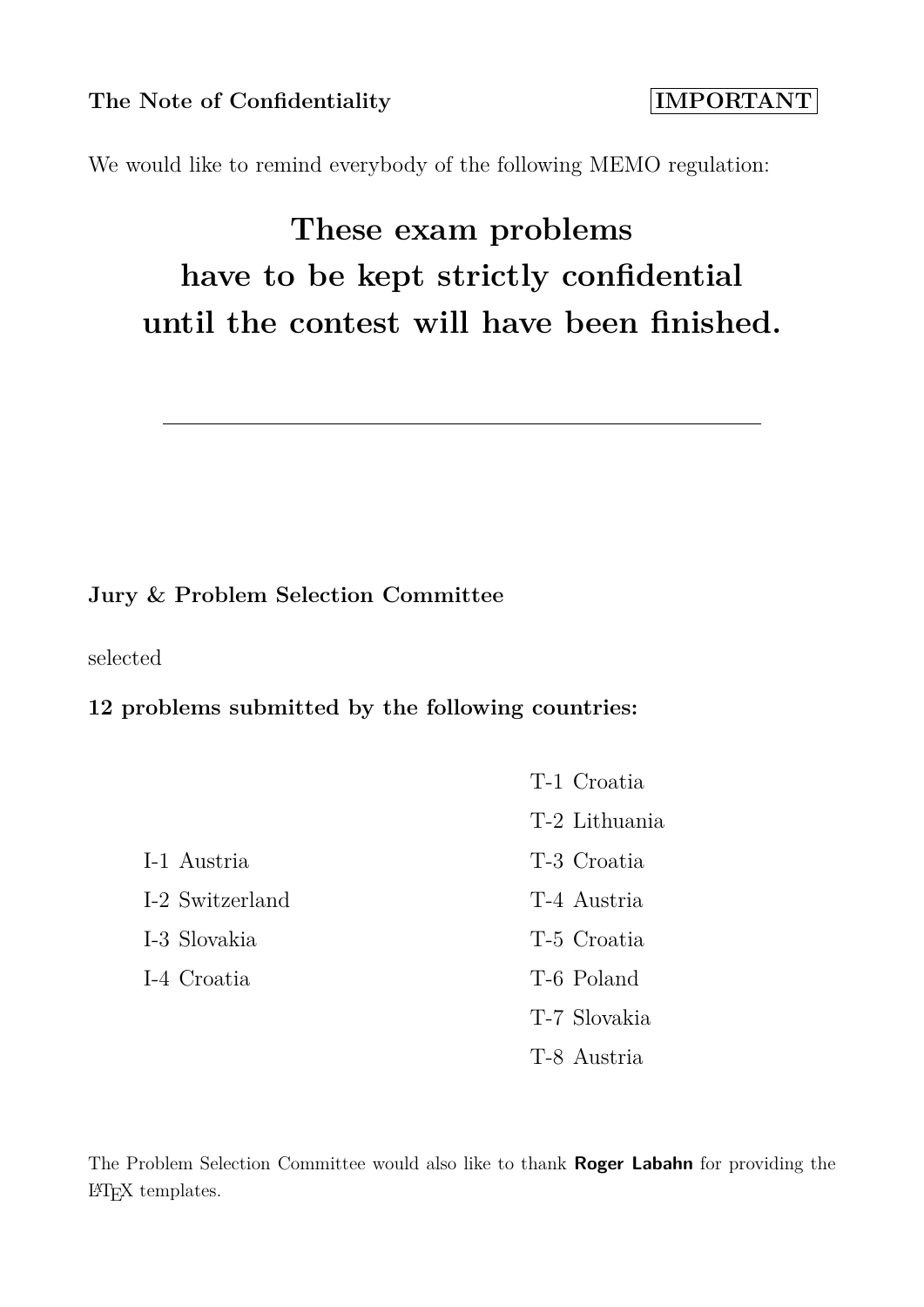# **Contents**

| <b>Individual Competition</b> |                |
|-------------------------------|----------------|
|                               | $\overline{4}$ |
|                               |                |
|                               |                |
|                               |                |
| <b>Team Competition</b>       | 15             |
|                               |                |
|                               |                |
|                               |                |
|                               |                |
|                               |                |
|                               | -28            |
|                               |                |
|                               |                |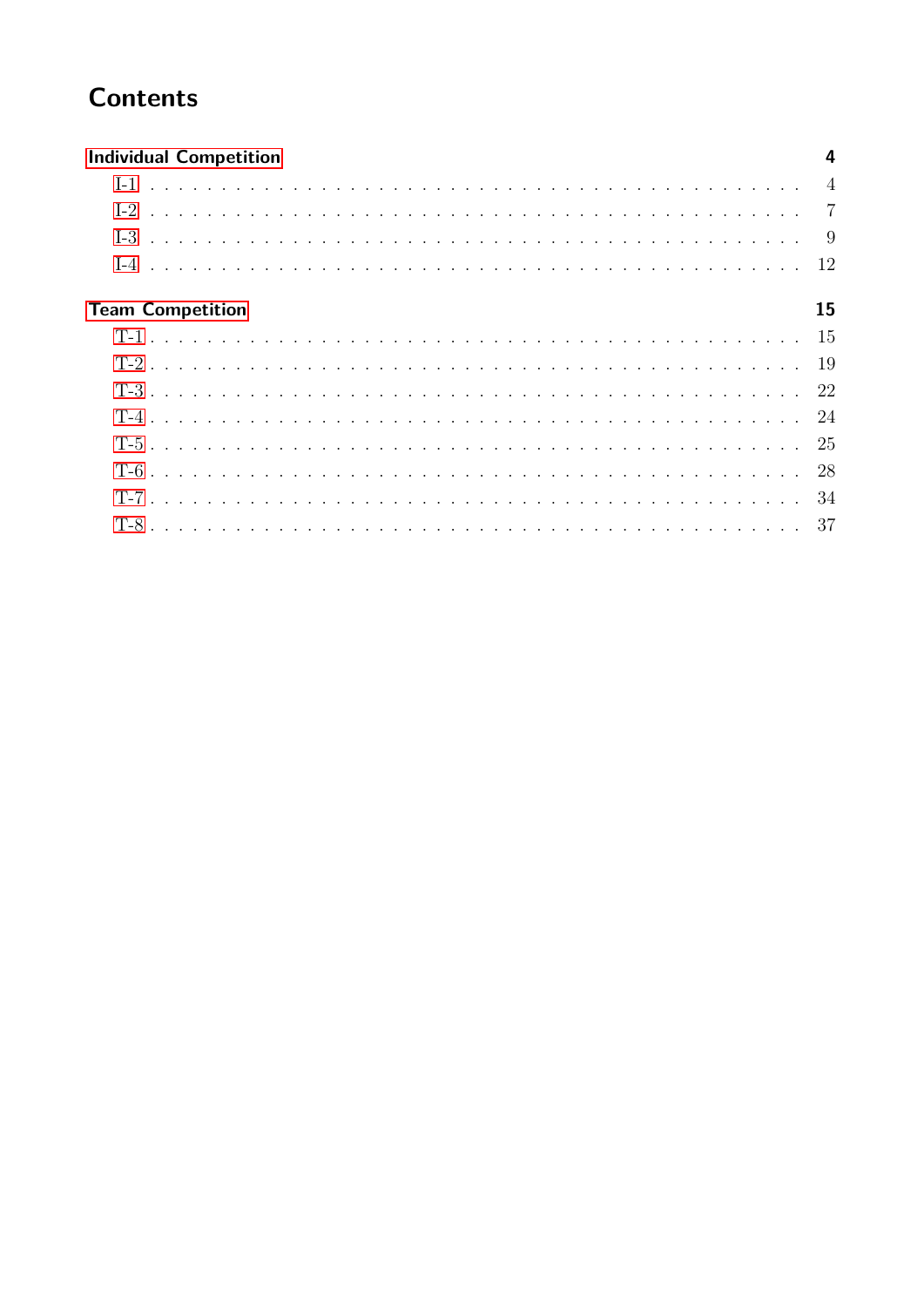### <span id="page-3-0"></span> $I - 1$  **A**

Let  $n \geq 2$  be an integer and  $x_1, x_2, \ldots, x_n$  be real numbers satisfying

- (a)  $x_j > -1$  for  $j = 1, 2, ..., n$  and
- (b)  $x_1 + x_2 + \cdots + x_n = n$ .

Prove the inequality

$$
\sum_{j=1}^{n} \frac{1}{1+x_j} \geqslant \sum_{j=1}^{n} \frac{x_j}{1+x_j^2}
$$

and determine when equality holds.

**Solution.** We have to prove

$$
\sum_{j=1}^{n} \frac{1}{1+x_j} - \sum_{j=1}^{n} \frac{x_j}{1+x_j^2} = \sum_{j=1}^{n} \frac{1-x_j}{(1+x_j)(1+x_j^2)} \ge 0.
$$

We use the supporting line method and consider the function *f* defined by

$$
f(x) = \frac{1-x}{(1+x)(1+x^2)}
$$

for all  $x > -1$ . The tangent line of  $f$  at  $x = 1$  is given by  $y = \frac{1-x}{4}$  $\frac{-x}{4}$ . We claim that

$$
f(x) = \frac{1-x}{(1+x)(1+x^2)} \geq \frac{1-x}{4}
$$

for all  $x > -1$  with equality for  $x = 1$ . For  $x \ge 1$  we get  $4 \le (1+x)(1+x^2)$  and for  $-1 < x \le 1$ we get  $4 \geq (1 + x)(1 + x^2)$ . Both inequalities are obviously true.

Now we conclude that

$$
\sum_{j=1}^{n} \frac{1 - x_j}{(1 + x_j)(1 + x_j^2)} \ge \sum_{j=1}^{n} \frac{1 - x_j}{4} = 0,
$$

and we are done.

Equality occurs if and only if all *n* numbers are equal to 1.

**Solution.** Since  $1 + x_j > 0$  for  $j = 1, 2, ..., n$ , Cauchy-Schwarz inequality yields

$$
\sum_{j=1}^{n} \frac{1}{1+x_j} \cdot \sum_{j=1}^{n} (1+x_j) \geqslant \left(\sum_{j=1}^{n} 1\right)^2,
$$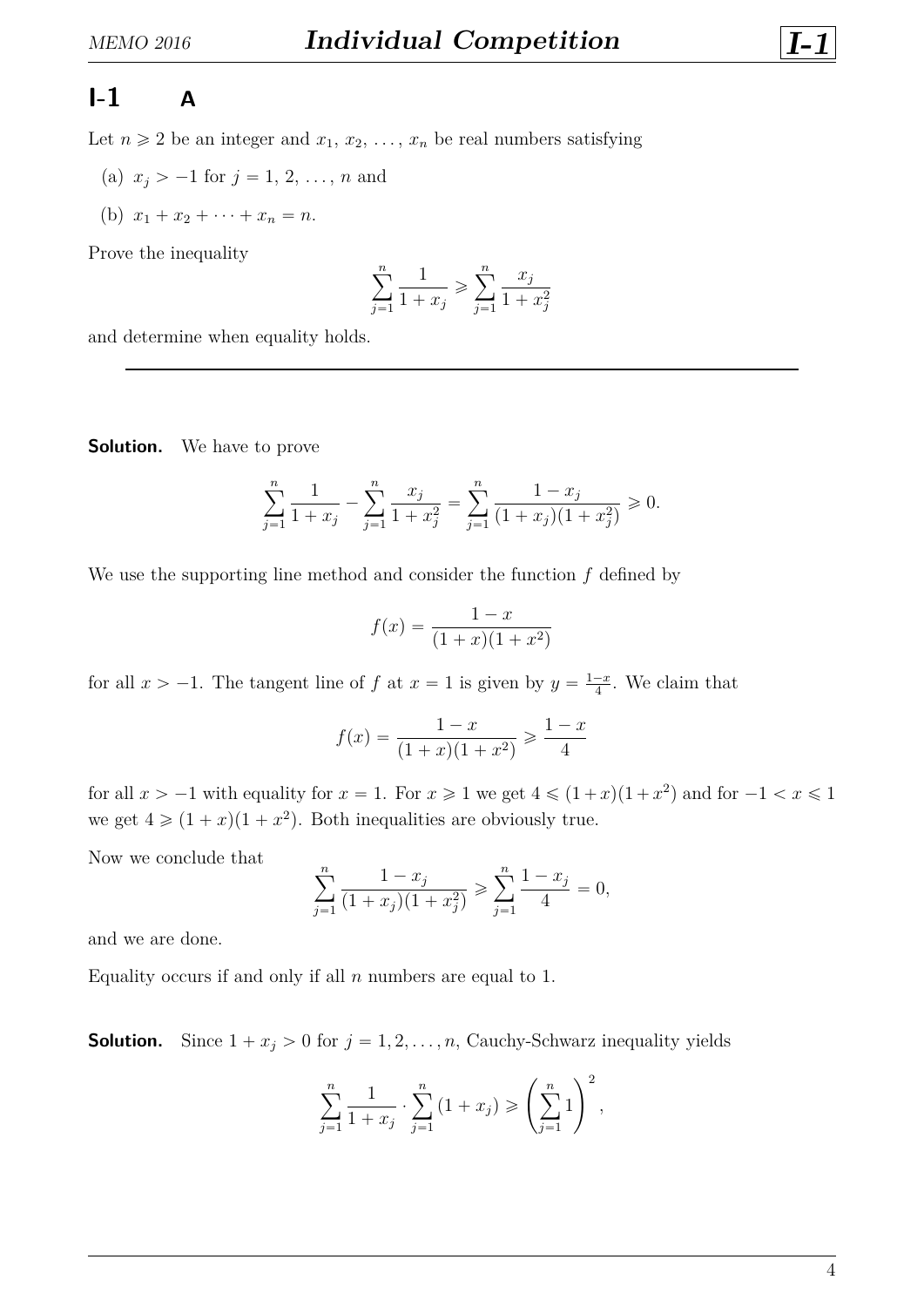which is equivalent to

$$
\sum_{j=1}^{n} \frac{1}{1+x_j} \geqslant \frac{n}{2} \; .
$$

It therefore suffices to prove that

$$
\sum_{j=1}^{n} \frac{x_j}{1+x_j^2} \leqslant \frac{n}{2} ,
$$

but this last inequality is equivalent to the trivial one

$$
\sum_{j=1}^{n} \frac{(1-x_j)^2}{1+x_j^2} \geqslant 0,
$$

so the inequation is proven.

In the last equation, we have equality if and only if  $x_j = 1$  for  $j = 1, 2, \ldots, n$ , and one can easily see that this is indeed a case of equality, so it is the only case of equality.

**Solution** The inequality is equivalent to

$$
\sum_{i=1}^{n} \frac{1 - x_i}{(1 + x_i)(1 + x_i^2)} \ge 0
$$

As the functions  $f(x) = 1 - x$  and  $g(x) = \frac{1}{(1+x)(1+x^2)}$  are both strictly decreasing, we can apply the Chebychev inequality to obtain:

$$
n \cdot \sum_{i=1}^{n} \frac{1 - x_i}{(1 + x_i)(1 + x_i^2)} \ge \left(\sum_{i=1}^{n} 1 - x_i\right) \left(\sum_{i=1}^{n} \frac{1}{(1 + x_i)(1 + x_i^2)}\right) = 0
$$

So we're done.

**Solution (via Lagrange multipliers)** Let us write  $f(x) = \frac{1}{1+x^2}$  $\frac{1}{1 + x}$ *x*  $\frac{x}{1 + x^2}$ . We want to show that the expression  $f(x_1) + \ldots + f(x_n)$  in the domain

$$
D: x_1, \ldots, x_n > -1, \ x_1 + \ldots + x_n = n
$$

attains its minimal value 0 exactly at the point  $x_1 = \ldots = x_n = 1$ .

We first consider the boundary of *D*. This means that w. l. o. g. we may assume that  $x_1 = -1$ , in which case the expression attains the value  $+\infty$ , which is not the minimum.

We now look for minima in the interior of the domain: The method of Lagrange multipliers gives the Langrange function

$$
F(x_1,...,x_n,\lambda) = \sum_{j=1}^n (f(x_j) - \lambda(x_j - 1))
$$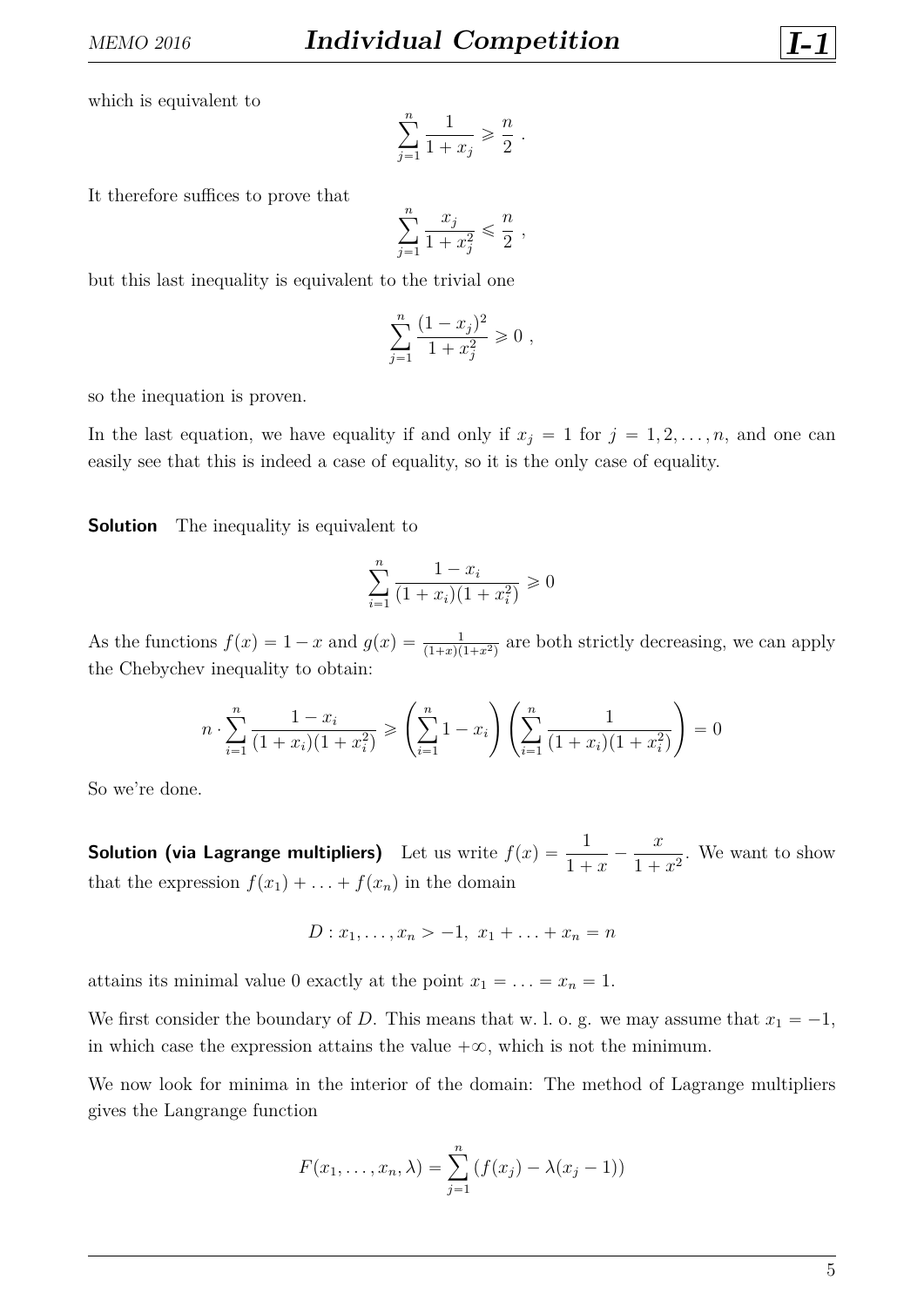and results in the system of equations

$$
f'(x_j) = \lambda, \qquad j = 1, \dots, n,
$$
  

$$
\sum_{j=1}^{n} x_j = n.
$$

Now note that

- $f'(x) = \frac{-1}{(1+x^2)^{1/2}}$  $\frac{1}{(1+x)^2}$  +  $x^2 - 1$  $\frac{1}{(1+x^2)^2}$  =  $2(x^3 - x^2 - x - 1)$  $\frac{x(x-x^2)}{(1+x)^2(1+x^2)^2}.$
- $f'(x) < 0$  for  $-1 < x \le 1$ . This is obvious from the first expression for  $f'(x)$ .
- $f'(x) > 0$  for  $x > 2$ . This can be seen from the second expression for  $f'(x)$ , since for  $x > 2$  we have  $1 + x + x^2 < \frac{x^3}{2}$  $\frac{1}{8}$  + *x* 3  $\frac{1}{4}$  + *x* 3  $\frac{c}{2} < x^3$ .

• 
$$
f''(x) = \frac{2x(3-x^2)}{(1+x^2)^3} + \frac{2}{(1+x)^3}.
$$

•  $f''(x) > 0$  for  $-1 < x < 2$  can be shown by considering the following three cases:

 $-$  For  $-1 < x < 0$ , we have

$$
\frac{1}{(1+x)^3} = \frac{1}{(1+x)(1+2x+x^2)} > \frac{1}{(1+x)(1+x^2)}.
$$

Thus we get

$$
f''(x) > \frac{2x(3-x^2)}{(1+x^2)^3} + \frac{2}{(1+x)(1+x^2)} = \frac{2x(3-x^2)(1+x) + 2(1+x^2)^2}{(1+x)(1+x^2)^3} =
$$
  
= 
$$
\frac{(6x+6x^2-2x^3-2x^4)+(2+4x^2+2x^4)}{(1+x)(1+x^2)^3} = \frac{2+6x+10x^2-2x^3}{(1+x)(1+x^2)^3} =
$$
  
= 
$$
\frac{\frac{1}{2}(2+3x)^2 + \frac{11}{2}x^2 - 2x^3}{(1+x)(1+x^2)^3} > 0.
$$

- $-$  For  $0 \leqslant x \leqslant$ ? 3, the assertion is obvious.
- $-$  For  $\sqrt{3} < x < 2$ , the assertion follows from

$$
\frac{2}{(1+x)^3} > \frac{2}{27}, \qquad \frac{2x(3-x^2)}{(1+x^2)^3} = -\frac{2x(x^2-3)}{(1+x^2)^3} > -\frac{2 \cdot 2(2^2-3)}{(1+\sqrt{3}^2)^3} = -\frac{1}{16} > -\frac{2}{27}.
$$

• Hence  $f'$  is strictly increasing for  $-1 < x \le 2$ .

Since  $\overline{x} = \frac{1}{n}$ *n* ř*n*  $j_{j=1}^{n} x_j = 1$ , we know that  $x_j \leq 1$  for some *j*. Therefore  $\lambda < 0$ . This means  $x_j \leq 2$ for every  $j = 1, \ldots, n$ . From the monotonicity of  $f'$  in the domain  $-1 < x \leq 2$ , we now conclude  $x_1 = \ldots = x_n$ . In view of the condition  $x_1 + \ldots + x_n = n$  this means  $x_1 = \ldots = x_n = 1$ . Since  $f(1) = 0$ , we are done.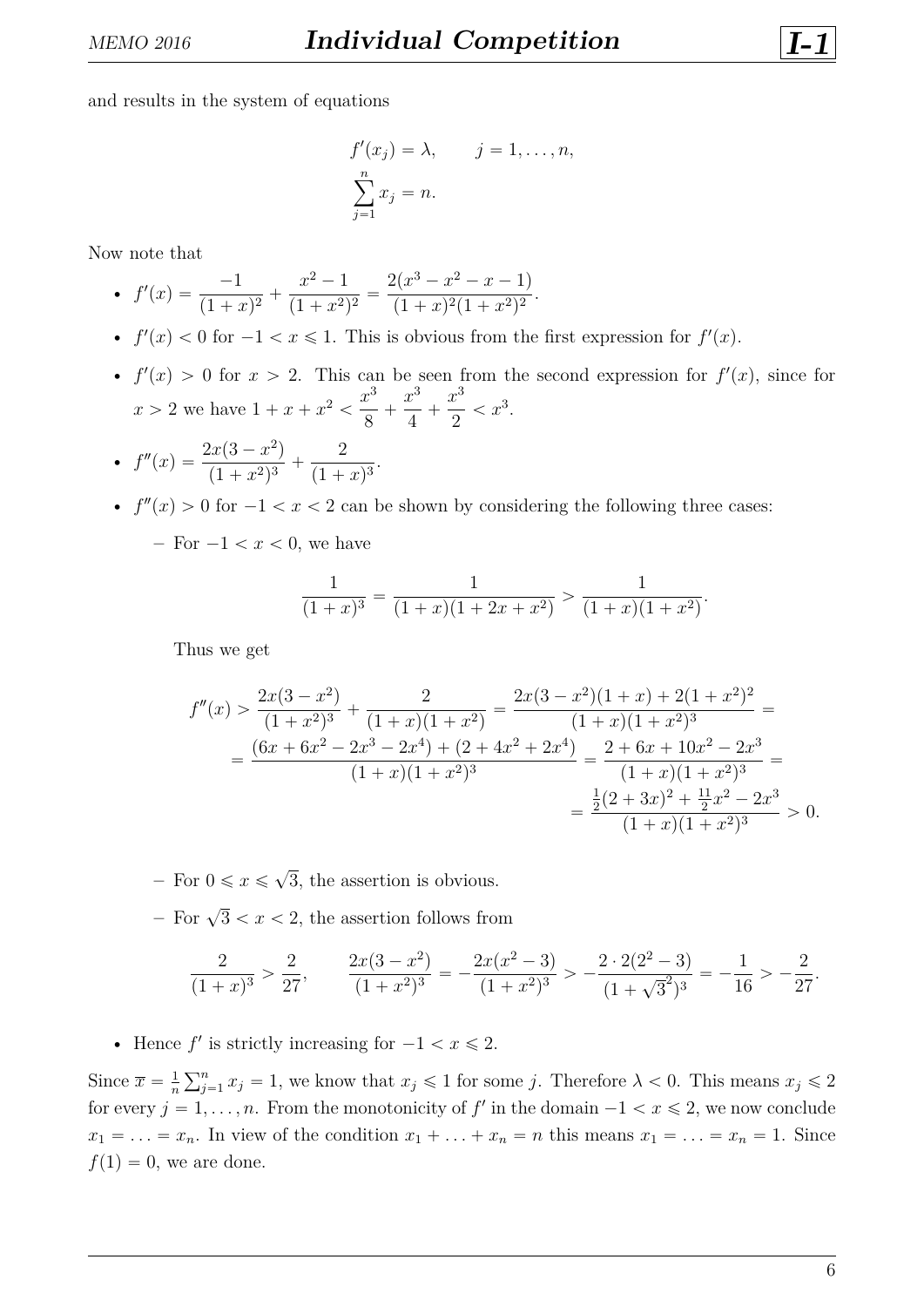#### <span id="page-6-0"></span>**I-2 C**

There are  $n \geq 3$  positive integers written on a blackboard. A move consists of choosing three numbers *a*, *b*, *c* on the blackboard such that they are the sides of a non-degenerate non-equilateral triangle and replacing them by  $a + b - c$ ,  $b + c - a$  and  $c + a - b$ .

Show that an infinite sequence of moves cannot exist.

**Solution 1.** We will show that the product of all the numbers on the blackboard can never increase. Indeed, for the three numbers  $a, b$  and  $c$  we have the inequalities

$$
a2 \ge a2 - (b - c)2 = (a + b - c)(a + c - b)
$$
  
\n
$$
b2 \ge b2 - (a - c)2 = (b + a - c)(b + c - a)
$$
  
\n
$$
c2 \ge c2 - (a - b)2 = (c + a - b)(c + b - a)
$$

Since by the conditions of the problem all factors on both sides are positive, we can multiply these equations and obtain

$$
a^{2}b^{2}c^{2} \geq (a+b-c)^{2}(b+c-a)^{2}(c+a-b)^{2},
$$

which is equivalent to

<span id="page-6-1"></span>
$$
abc \geqslant (a+b-c)(b+c-a)(c+a-b). \tag{1}
$$

Since every non-increasing sequence of positive integers is eventually constant, we see that the product of the numbers on the blackboard cannot change after a finite number of moves. Furthermore, it is clear that we have equality in [\(1\)](#page-6-1) if and only if  $a = b = c$ , in which case the numbers on the blackboard do not change. It is now clear that after a finite number of moves the numbers on the blackboard will not change.

**Solution 2.** Since  $(a + b - c) + (b + c - a) + (a + c - b) = a + b + c$ , it is clear that the sum of the numbers on the blackboard is invariant. On the other hand, we learn from

$$
(a+b-c)^2 + (b+c-a)^2 + (c+a-b)^2 = a^2 + b^2 + c^2 + (a-b)^2 + (a-c)^2 + (b-c)^2
$$

that the sum of squares of the numbers increases in every move, except in the case  $a = b = c$ , that the sum of squares of the numbers increases in every move, except in the case  $a = b = c$ ,<br>when nothing at all changes. But in view of the inequality  $\sum x_i^2 \le (\sum x_i)^2$ , it now becomes evident that the number of possible "moves with effect" is bounded by the constant right-hand side.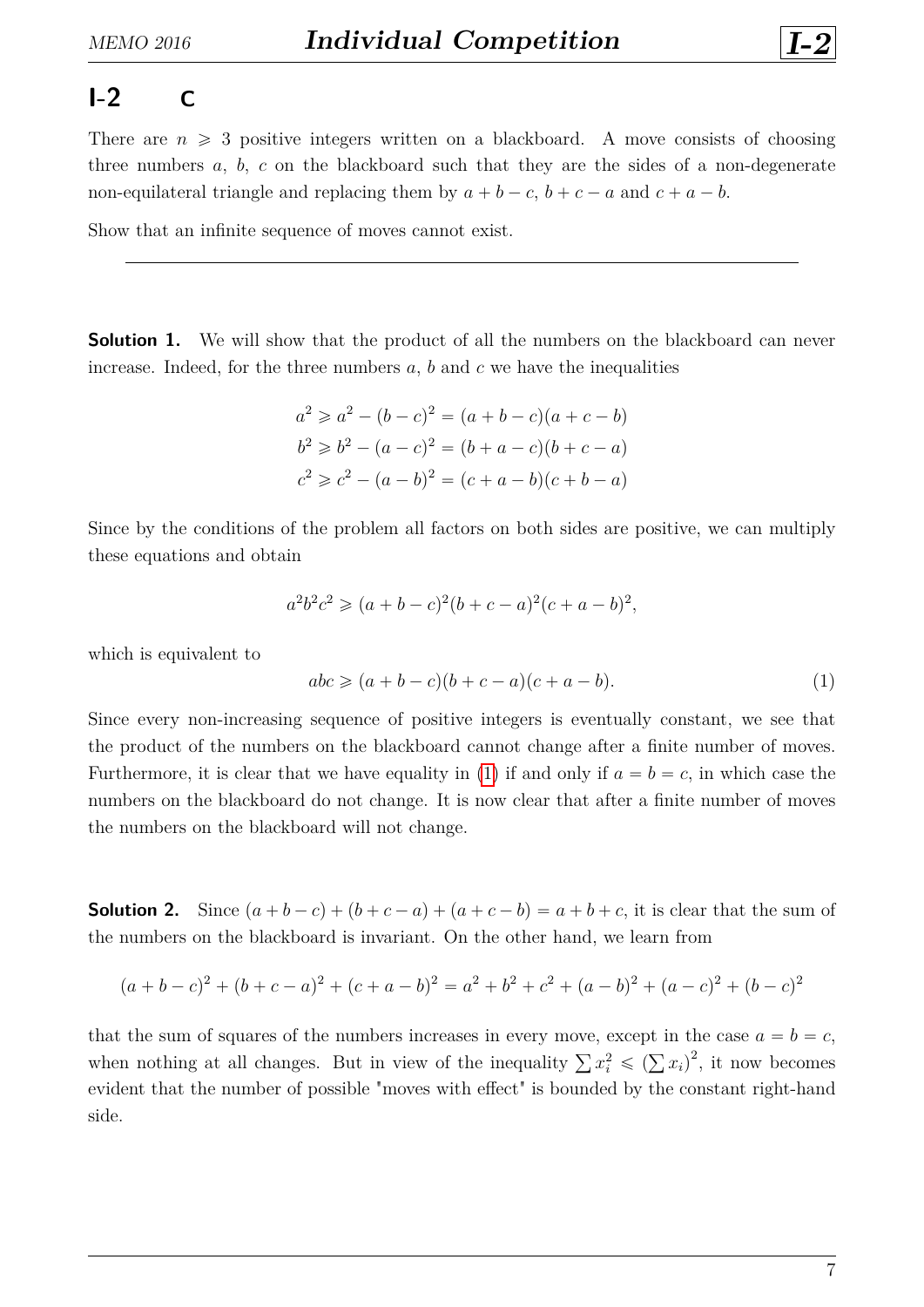**Solution 3.** Let *m* be the smallest integer on the blackboard and *k* the number of times that *m* is written on the blackboard. The number *n* of numbers on the blackboard will stay fixed throughout the process, while *m* and *k* might change.

We first prove that any move involving a number *m* will either decrease *m* or keeping *m* fixed and increasing *k* or change nothing on the blackboard:

- If  $m = a \leq b < c$ , we have  $a + b c < a = m$ , so the new minimum is clearly smaller than the original *m*.
- If  $m = a < b = c$ , we have  $a + b c = c + a b = a = m$ , so the number k has increased while *m* is fixed.
- If  $m = a = b = c$ , nothing changes on the blackboard.

Now, if there are only finitely many moves that change anything and involve a minimal number then we can conclude by induction on  $n$  that we can only make finitely many moves that change anything. The most convenient base case is  $n = 2$  where nothing changes because no three numbers can be chosen.

However, if there are infinitely many moves involving a minimal number that change something then we have seen above that either *m* decreases or *m* is fixed and *k* increases. Since *k* is at most *n* and *m* is at least 1 this is impossible, so the process has to terminate as desired.

(The same argument works with the maximum because it is bounded by the constant sum of the written integers.)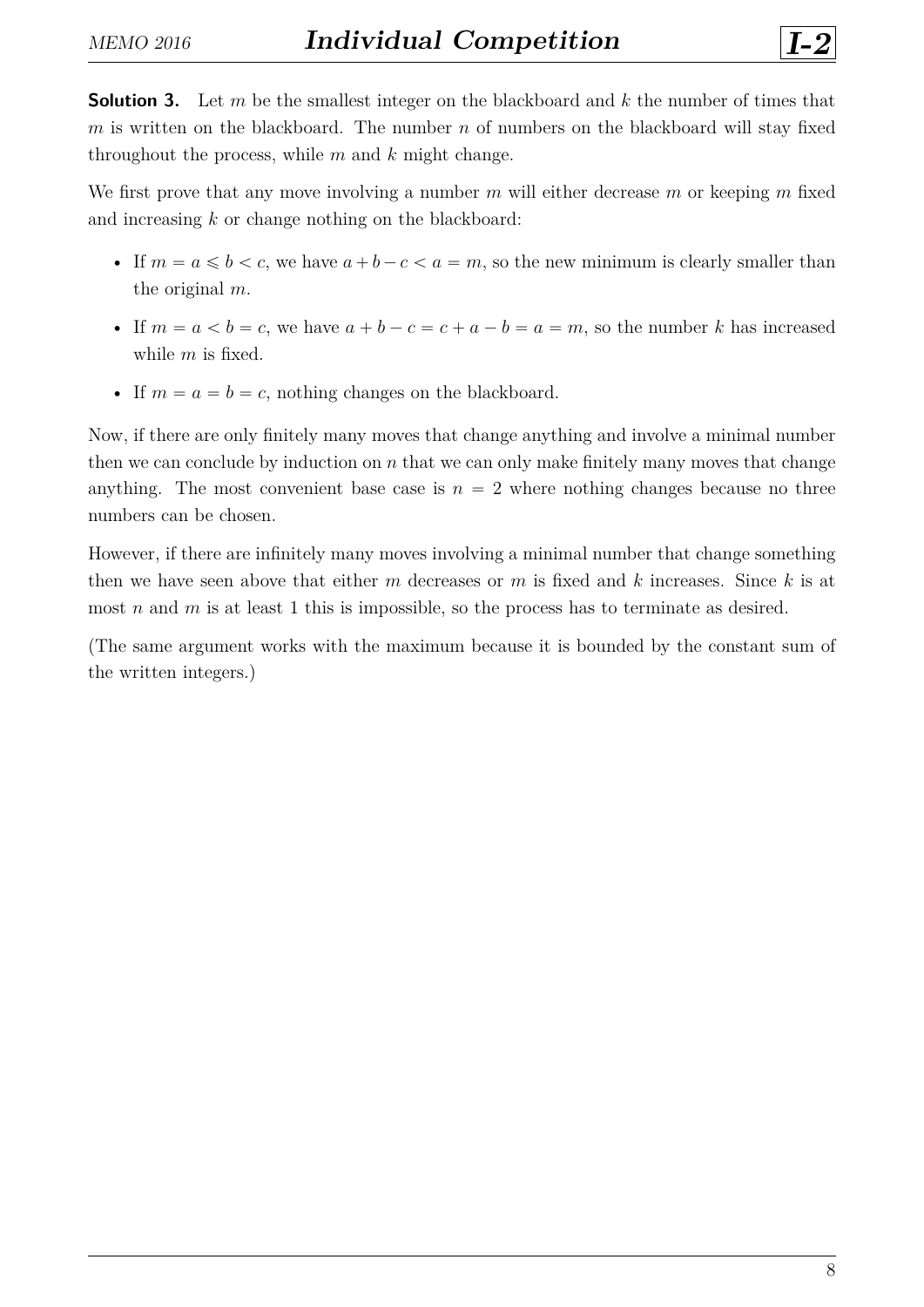<span id="page-8-0"></span>Let *ABC* be an acute-angled triangle with  $\angle BAC > 45^{\circ}$  and with circumcentre *O*. The point *P* lies in its interior such that the points *A*, *P*, *O*, *B* lie on a circle and *BP* is perpendicular to *CP*. The point *Q* lies on the segment *BP* such that *AQ* is parallel to *P O*.

Prove that  $\angle OCB = \angle PCO$ .



**Solution 1.** Since  $\angle BAC > 45^{\circ}$ , we have  $\angle BOC > 90^{\circ}$ , and the points *A*, *P*, *O*, *B* lie on a circle in this order.

Instead of the equality  $\angle QCB = \angle PCO$ , we show the equivalent statement  $\angle OCB = \angle PCQ$ .

We know that  $\angle OCB = 90^\circ - \angle BAC$  and  $\angle PCQ = 90^\circ - \angle CQP$ . So we just need to show  $\angle BAC = \angle CQP$ . By the construction of *P* and *Q*, we have

$$
\angle PQA = \angle QPO = \angle BPO = \angle BAO = \angle OBA = 180^{\circ} - \angle APO = \angle QAP,
$$

so the triangle  $AQP$  is isosceles with  $PA = PQ$ . Thus if  $Q'$  denotes the point obtained by reflecting *Q* about *P*, then  $\angle QAQ' = 90^\circ$ .

Moreover, reusing some part of the above calculation and exploiting that *O* is the circumcentre of *ABC*, we find

$$
\measuredangle A Q'B = \measuredangle A Q'Q = 90^\circ - \measuredangle Q'QA = 90^\circ - \measuredangle PQA = 90^\circ - \measuredangle OBA = \measuredangle ACB,
$$

which proves that the quadrilateral *ABCQ'* is cyclic. Finally, since  $\angle QPC = 90^{\circ}$  and  $PQ =$  $PQ'$ , the triangle  $Q'QC$  is isosceles with  $CQ = CQ'$ , whence

$$
\measuredangle CQP = \measuredangle CQQ' = \measuredangle QQ'C = \measuredangle BQ'C = \measuredangle BAC,
$$

as we wanted to show.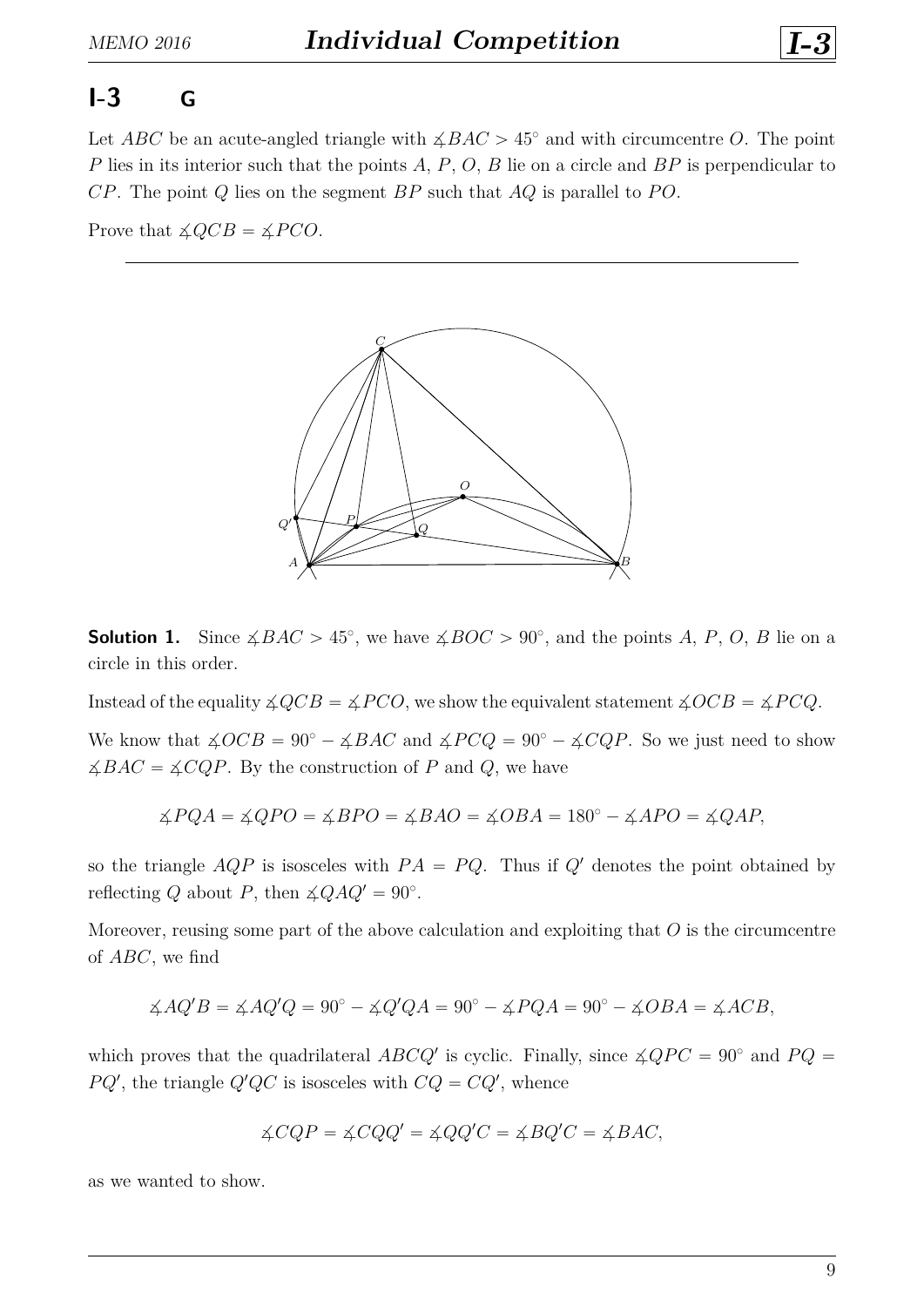Another solution of the second part:

Let *Q*<sup>1</sup> be the point of intersection of *BP* with the circumcircle of the traingle *ABC*. Then we have

$$
\measuredangle BQ'C = \measuredangle BAC = \alpha \quad \text{and} \quad \measuredangle AQ'B = \measuredangle ACB = \gamma.
$$

Since  $\angle Q'PA = 180^\circ - \angle APB = 180^\circ - 2\gamma$  we get  $\angle PAQ' = 180^\circ - \angle AQ'B - \angle Q'PA = \gamma$ and triangle  $APQ'$  is isosceles with  $PQ' = PA$ . Therefore we get  $PQ = PA = PQ'$  and the point *P* is the midpoint of  $QQ'$ .

Finally, since  $\angle QPC = 90^{\circ}$  and  $PQ = PQ'$ , the triangle  $Q'QC$  is isosceles with  $CQ = CQ'$ . Therefore

$$
\measuredangle CQP = \measuredangle QQ'C = \measuredangle BAC,
$$

as we wanted to show.



**Solution 2.** Since  $\angle BAC > 45^{\circ}$ , we have  $\angle BOC > 90^{\circ}$ , and the points *A*, *P*, *O*, *B* lie on a circle in this order.

Instead of showing the equality  $\angle QCB = \angle PCO$ , we prove the equivalent statement  $\angle OCB =$  $\measuredangle PCQ$ .

Let *Y* be the point of intersection of *AQ* with the circle through *A*, *O* and *B*. Due to  $PO \parallel AY$ the quadrilateral *AYOP* is an isosceles trapezoid with  $PA = OY$ . Since  $AO = OB$ , we can conclude  $OP = YB$ , e.g. by proving the congruence of the triangles  $AOP$  and  $OBY$ . Therefore, *PBYO* is an isosceles trapezoid as well and we get that *PQYO* is a parallelogram.

The triangle  $AQP$  is isosceles due to  $PA = OY = PQ$  and, in addition, similar to triangle *ABO* because of  $\angle APB = \angle AOB$ .

Now let *Z* be the midpoint of *BC*. Since  $\angle BPC = 90^{\circ}$ , we know that *Z* is the center point of the circle through *P*, *B* and *C*. Hence we get  $ZC = ZP = ZB$ . Since triangle *PBZ* is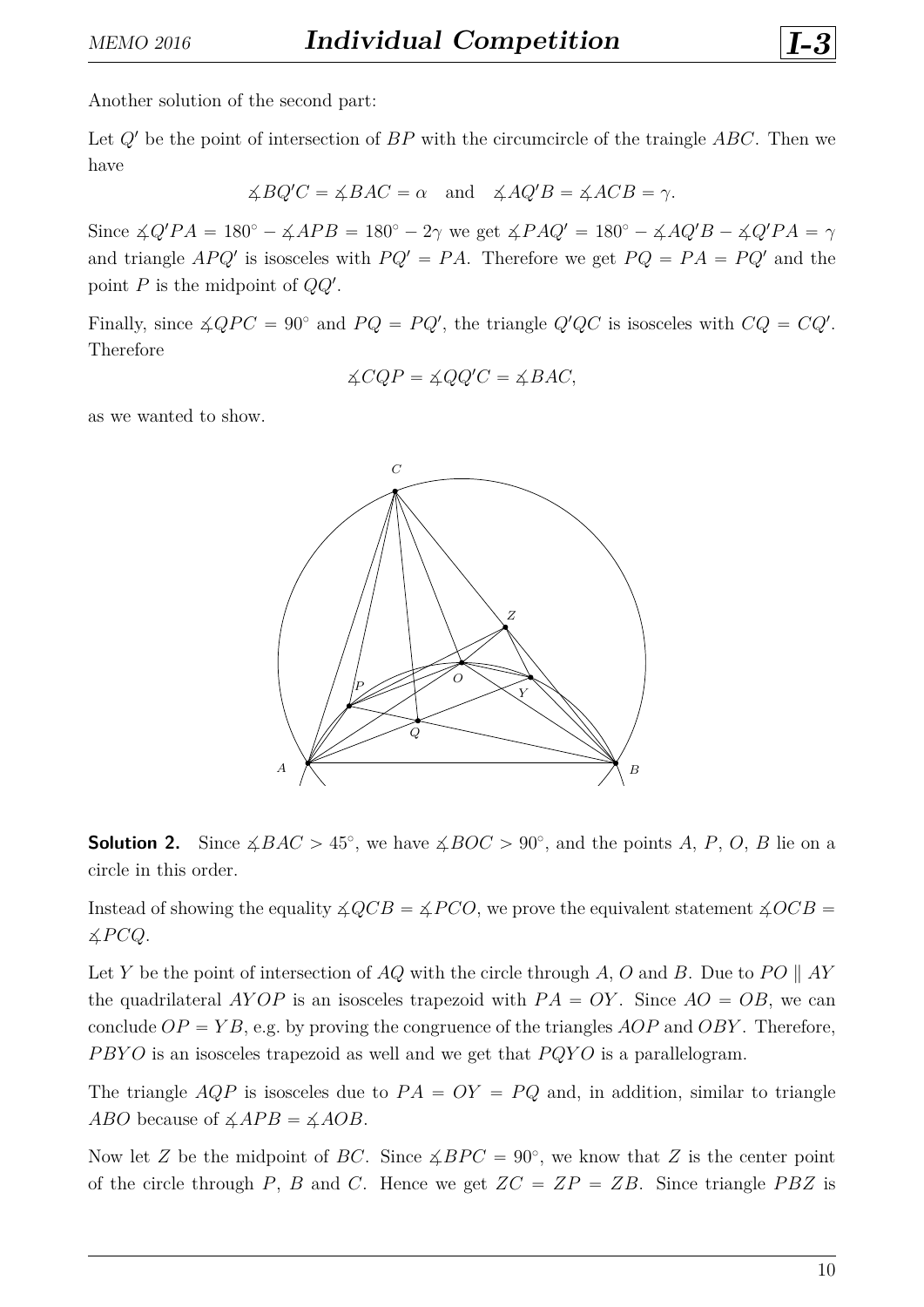isosceles, we have  $\angle ZBP = \angle BPZ$ . Because of  $\angle ZBP = \angle ZBY + \angle YBP$  and  $\angle BPZ =$  $\angle BPO + \angle OPZ$  and  $\angle YBP = \angle BPO$ , we conclude  $\angle ZBY = \angle OPZ$ . Now we have the equality of two corresponding sides and the enclosed angle. Therefore, the triangles *Y BZ* and *POZ* are congruent, yielding  $OZ = YZ$ .

Since  $\angle OZY = 90^\circ - \angle YZB = 90^\circ - \angle PZO = \angle CZP$  and  $ZC = ZP$ , we see that the triangles *OYZ* and *CPZ* are similar. Therefore, we get

$$
\frac{CP}{OY} = \frac{CZ}{OZ}, \quad \text{hence} \quad \frac{CP}{PQ} = \frac{CZ}{OZ}.
$$

Now the similarity of the triangles *PQC* and *OZC* follows from  $\angle QPC = \angle CZO = 90^\circ$  and we get  $\angle PCQ = \angle OCZ = \angle OCB$ , which completes the proof.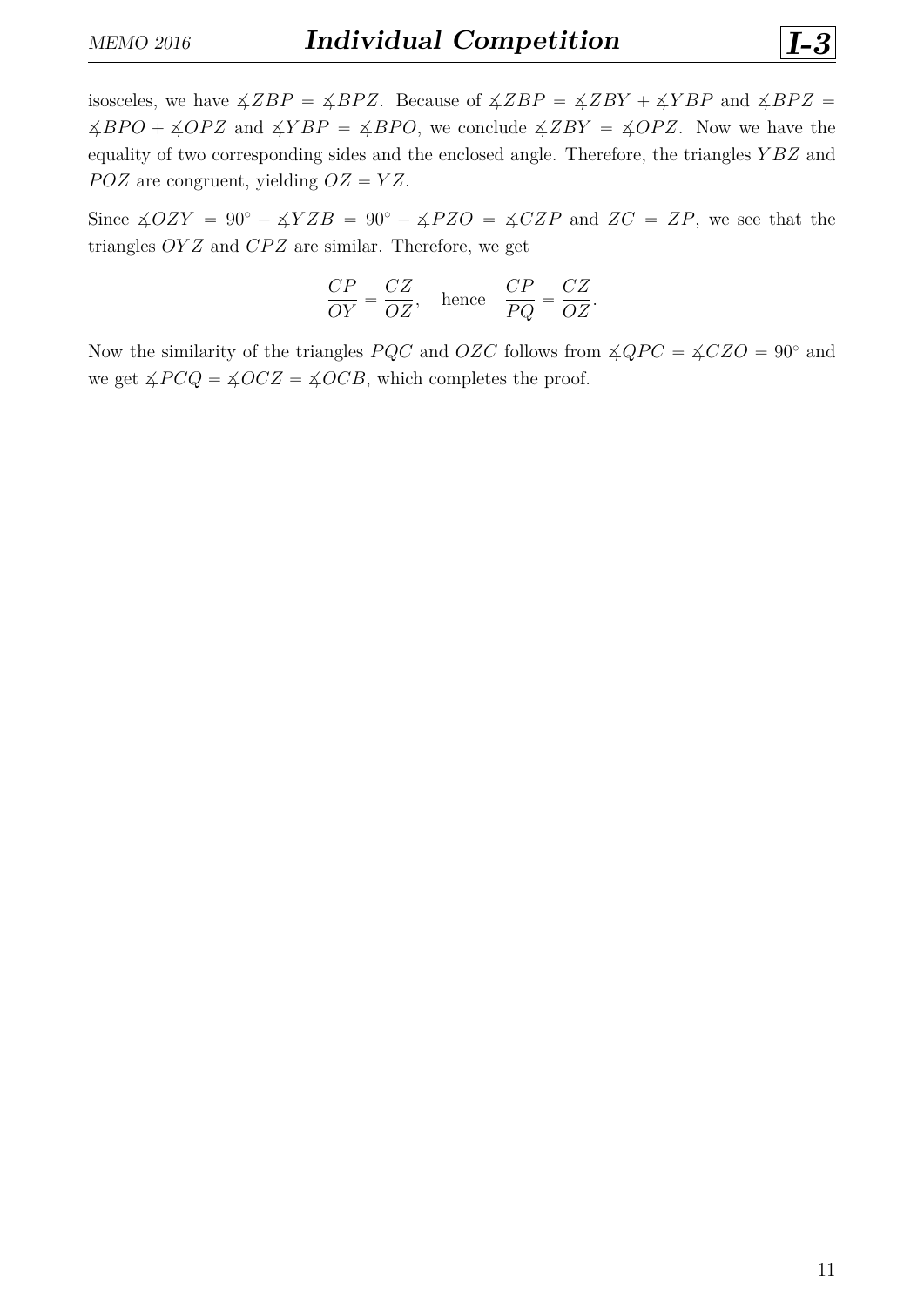#### <span id="page-11-0"></span>**I-4 N**

Find all functions  $f: \mathbb{N} \to \mathbb{N}$  such that  $f(a) + f(b)$  divides  $2(a + b - 1)$  for all  $a, b \in \mathbb{N}$ .

Remark:  $\mathbb{N} = \{1, 2, 3, \ldots\}$  denotes the set of positive integers.

*Answer.* The only solutions are the constant function  $f(a) = 1$  for all  $a \in \mathbb{N}$  and the function  $f(a) = 2a - 1$  for all  $a \in \mathbb{N}$ .

**Solution 1.** We will first prove that f is either injective or bounded.

Assume that we have  $f(m) = f(n) = t$  for some *m* and *n*. If we plug in *m* and *n* as *b*, we get respectively:

$$
f(a) + t | 2(a + m - 1)
$$
  

$$
f(a) + t | 2(a + n - 1).
$$

Since the divisor of two numbers must divide their difference, we get  $f(a) + t \mid 2m - 2n$ . That means that if f is not bounded, it is injective, because then we must have  $m = n$ .

Case 1: *f* is injective

If we put  $a = b = 1$  in the given relation, we get  $f(1) = 1$ . Putting  $a = b$  gives us  $f(a) | 2a - 1$ . Since *f* is injective, we can now prove by induction that  $f(a) = 2a - 1$  for  $a = 2, 3, \ldots$  since all smaller divisors of  $2a - 1$  are already attained by previous values of f.

Case 2: *f* is bounded

If f is bounded, the maximum of f exists and for any  $a \in \mathbb{N}$  we can choose a prime p that is greater than *a* and at least three times greater than this maximum. We can now choose  $b \in \mathbb{N}$ such that  $a + b - 1 = p$  and we get  $f(a) + f(b) | 2p$ . Clearly,  $f(a) + f(b) < p$  because of our choice of *p*. So we must have  $f(a) + f(b) = 2$ , which gives us  $f(a) = 1$  for all  $a \in \mathbb{N}$ .

It is easily checked that the functions  $f(n) = 2n - 1$  and  $f(n) = 1$  satisfy the condition of the problem.

**Solution 2.** Setting  $a = b$  gives  $f(a) | 2a - 1$ , which implies that  $f(1) = 1$  and that  $f(a)$  is odd for all *a*. Setting  $a = 2$  and  $b = 1$  gives  $f(2) + 1 \mid 4$ , therefore  $f(2) = 1$  or  $f(2) = 3$ .

Case 1:  $f(2) = 1$ .

We choose  $b = 1$  and  $b = 2$  to obtain  $f(a)+1 \mid 2a$  and  $f(a)+1 \mid 2a+2$ , which implies  $f(a)+1 \mid 2$ and therefore  $f(a) = 1$  for all *a*. The constant function  $f(a) = 1$  is clearly a solution.

Case 2:  $f(2) = 3$ .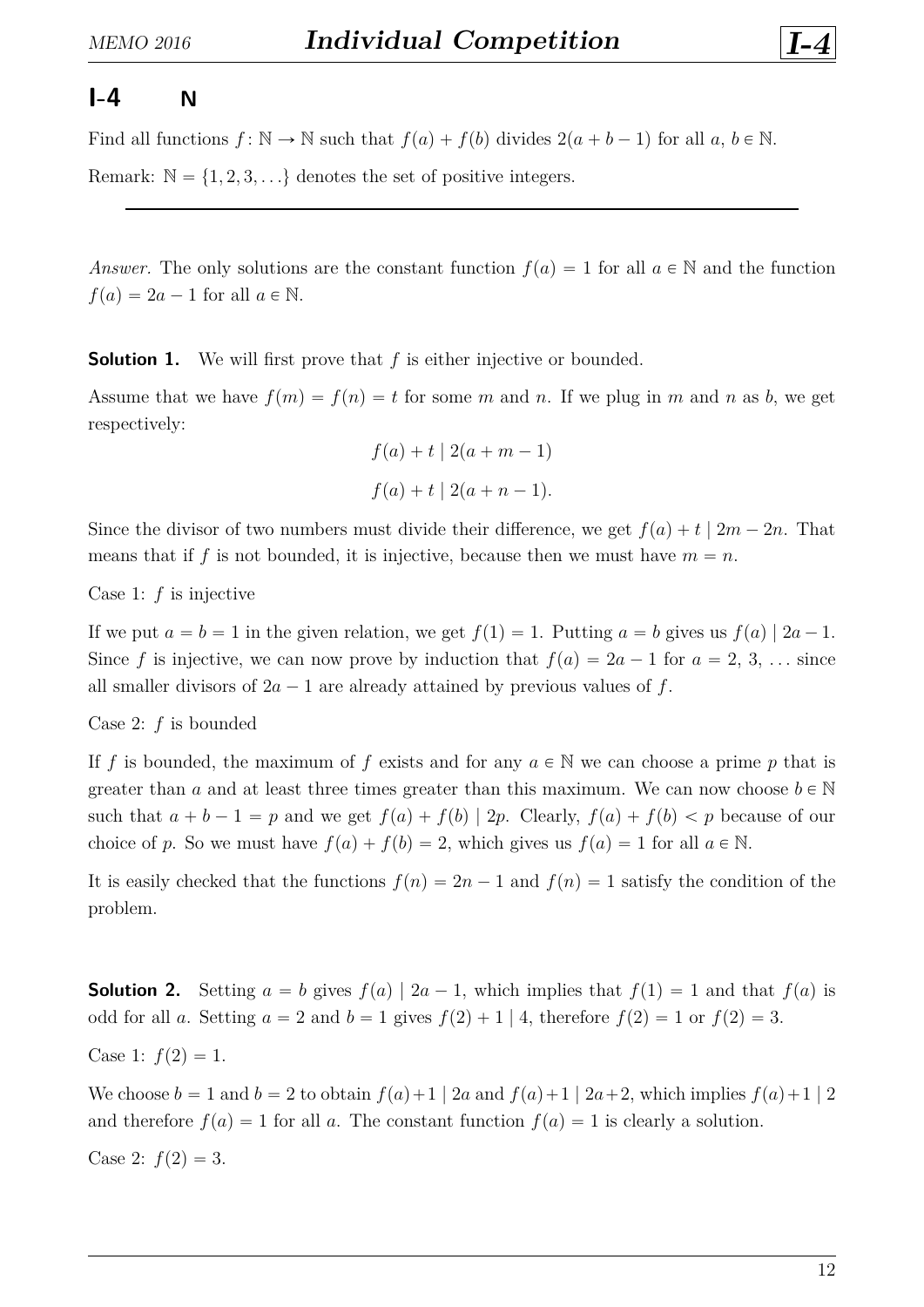We first show that  $f(a) = 2a - 1$  for  $a > 1$  implies  $f(a + 2) = 2a + 3$ . Setting  $b = a + 2$  gives  $f(a + 2) + 2a - 1$  | 2(2*a* + 1). If  $f(a + 2) = 1$ , then  $a \mid 2a + 1$ . This implies  $a = 1$ , which was excluded. Therefore, the odd number  $f(a+2)$  is greater than 2, so  $f(a+2)+2a-1$  is a divisor of  $2(2a + 1)$  that is greater than  $2a + 1$  (half of  $2(2a + 1)$ ). Thus  $f(a + 2) + 2a - 1$  must be equal to  $2(2a + 1)$ , which gives  $f(a + 2) = 2a + 3$  as desired.

Therefore,  $f(2) = 3$  implies  $f(4) = 7$ . Now, setting  $a = 3$  and  $b = 4$  gives  $f(3) + 7 | 12$ , which implies  $f(3) = 5$ .

Since we now know that  $f(a) = 2a - 1$  holds for 1, 2, 3, 4 and we can use induction in steps of two, we get  $f(a) = 2a - 1$  for all a, which is clearly a solution.

The two solutions are  $f(a) = 1$  for all *a* and  $f(a) = 2a - 1$  for all *a*.

**Solution. 3.** We have  $f(1) = 1$  and  $f(a) | (2a - 1)$  as in the previous solution.

If  $f(2) = 1$ , then  $f(a) = 1$  for all *a* as in the previous solution.

Therefore, we only have to consider  $f(2) = 3$ . We easily check that  $f(a) = 2a - 1$  for all a is a solution.

Choose *k* maximally such that  $f(a) = 2a - 1$  holds for all  $1 \le a \le k$ . Then setting  $a = k$  and  $b = k + 1$  yields

$$
2k - 1 + f(k + 1) = f(k) + f(k + 1) | 4k,
$$

which by maximality of *k* implies that  $f(k + 1) = 1$ .

Setting  $a = k - 1$  and  $b = k + 1$  yields

$$
2k - 2 = f(k - 1) + f(k + 1) | 2(k - 1 + k + 1 - 1) = 4k - 2,
$$

which also implies  $2k - 2 \mid ((4k - 2) - 2(2k - 2)) = 2$  and thus  $k = 2$ .

We conclude that  $f(3) = 1$  and  $f(4)$  | 7. If  $f(4) = 1$ , then

$$
4 = f(2) + f(4) | 10,
$$

a contradiction. Thus  $f(4) = 7$ . This leads to the contradiction

$$
8 = f(3) + f(4) | 12.
$$

Thus there are only the constant solution and the solution  $f(a) = 2a - 1$  for all *a*.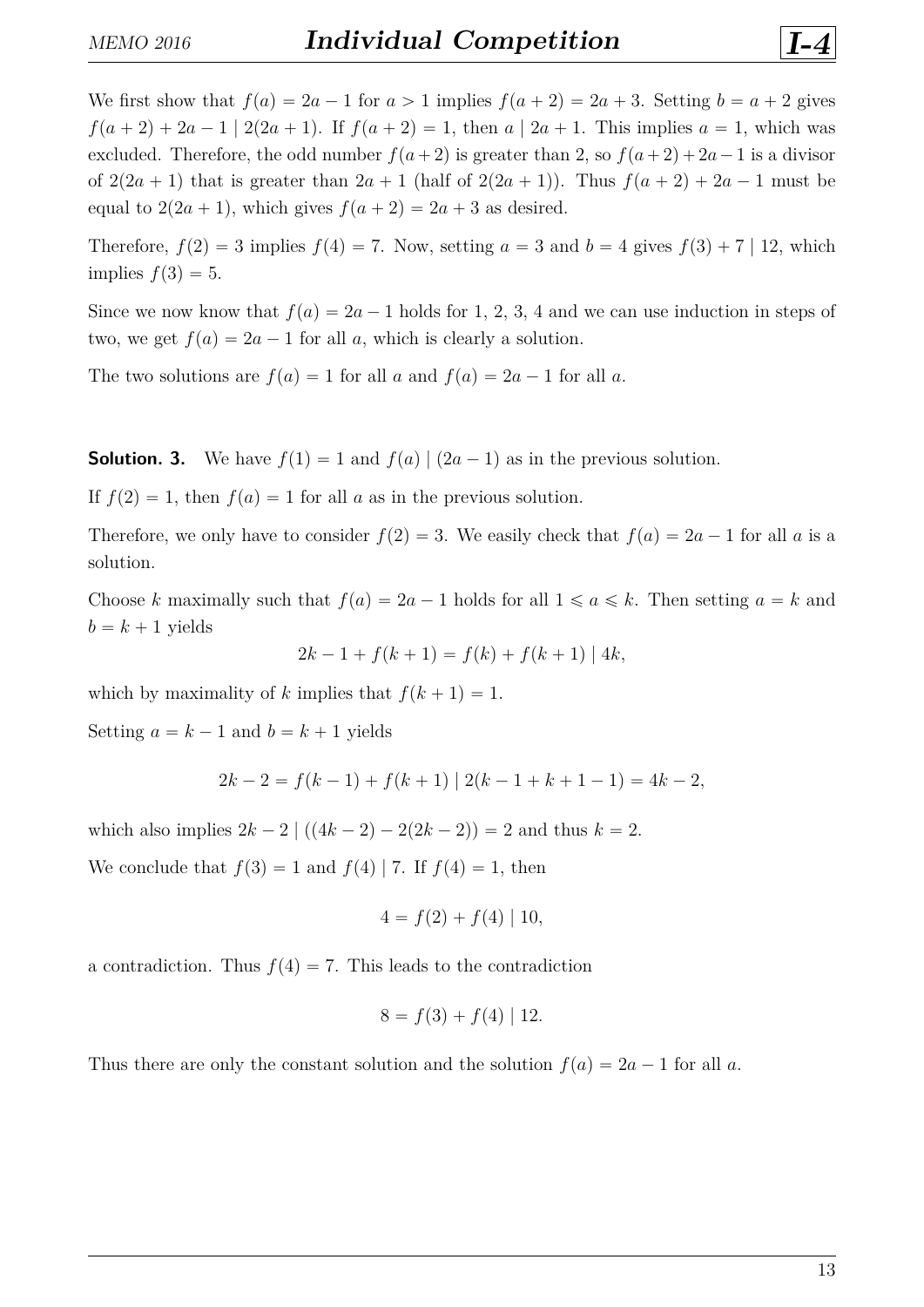**Solution 4.** We have  $f(1) = 1$  and  $f(a) | (2a - 1)$  as in the previous solutions.

If  $f(2) = 1$ , then  $f(a) = 1$  for all *a* as in the previous solutions.

Therefore, we only have to consider  $f(2) = 3$ .

Let *p* be a prime with  $p \equiv -1 \pmod{4}$ . Since we already know that  $f(a) \mid 2a - 1$ , we get  $f\left(\frac{p+1}{2}\right)$  $\frac{+1}{2}$ ) | *p* which implies that  $f(\frac{p+1}{2})$  $\frac{+1}{2}$ ) is either 1 or *p*.

If *f*  $\frac{p+1}{p+1}$ 2  $= 1$  then we choose  $a = 2$  and  $b = \frac{p+1}{2}$ se  $a = 2$  and  $b = \frac{p+1}{2}$  in the original equation and get 4 |  $p+3$  which is impossible. Therefore,  $f(\frac{p+1}{2})$  $\frac{+1}{2}$  = p for all such primes p.

Now we choose  $b = \frac{p+1}{2}$  $\frac{+1}{2}$  in the original equation and get

$$
f(a) + p | 2a - 1 + p \implies f(a) + p | 2a - 1 - f(a).
$$

Since there exist arbitrarily large primes *p* with  $p \equiv -1 \pmod{4}$ , the right-hand side has to be 0, so  $f(a) = 2a - 1$  which is indeed a solution.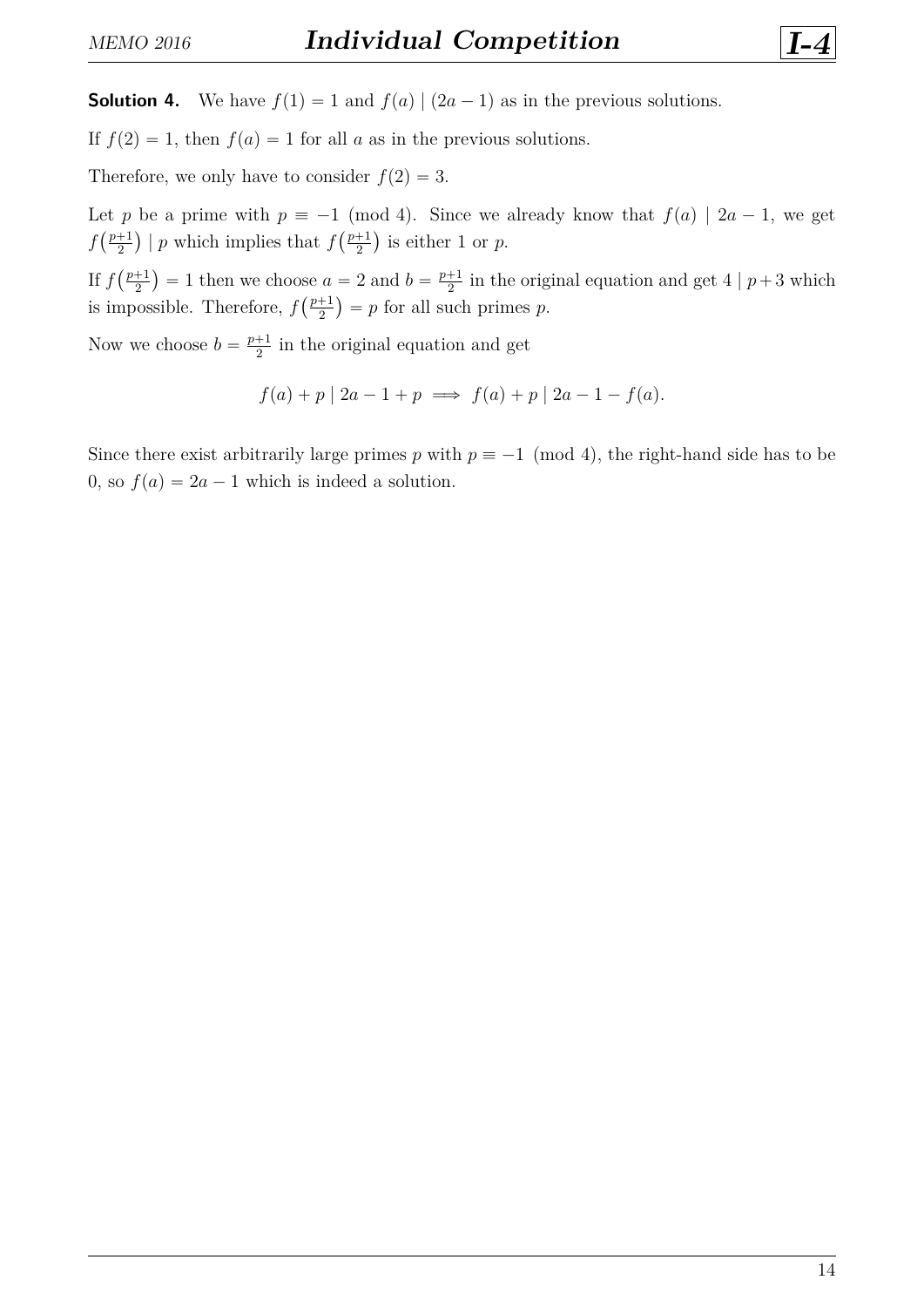# <span id="page-14-0"></span>**T-1 A**

Determine all triples  $(a, b, c)$  of real numbers satisfying the system of equations

$$
a2 + ab + c = 0,
$$
  
\n
$$
b2 + bc + a = 0,
$$
  
\n
$$
c2 + ca + b = 0.
$$

*Answer.* The solutions are

$$
(a, b, c) \in \left\{ (0, 0, 0), \left( -\frac{1}{2}, -\frac{1}{2}, -\frac{1}{2} \right) \right\}.
$$

**Solution.** If one of the numbers a, b and c is equal to zero, it is easy to see that the other two numbers also have to be equal to zero, which gives us the solution  $(0,0,0)$ .

Now assume that  $a, b, c \neq 0$ .

If all three numbers are positive, then the left-hand side of each equation is positive, while the right-hand sides are equal to zero, which is impossible.

Let us assume that only one of the numbers is positive, and without loss of generality let it be *a*. Since *b*,  $c < 0$ , it follows that  $b^2 + bc + a > 0$ , which is a contradiction.

It remains to consider the two following cases:

(a) All three numbers are negative.

We substitute  $a = -x$ ,  $b = -y$  and  $c = -z$ , where  $x, y, z > 0$ . The original system transforms into

<span id="page-14-1"></span>
$$
x^2 + xy = z \tag{1}
$$

$$
y^2 + yz = x \tag{2}
$$

<span id="page-14-2"></span> $z^2 + zx = y.$ 

The system is cyclic, so we can assume that  $x \leq y$  and  $x \leq z$ . Now we have

$$
x^{2} + xy = z \geqslant x \implies x + y \geqslant 1,
$$
  

$$
y^{2} + yz = x \leqslant y \implies y + z \leqslant 1.
$$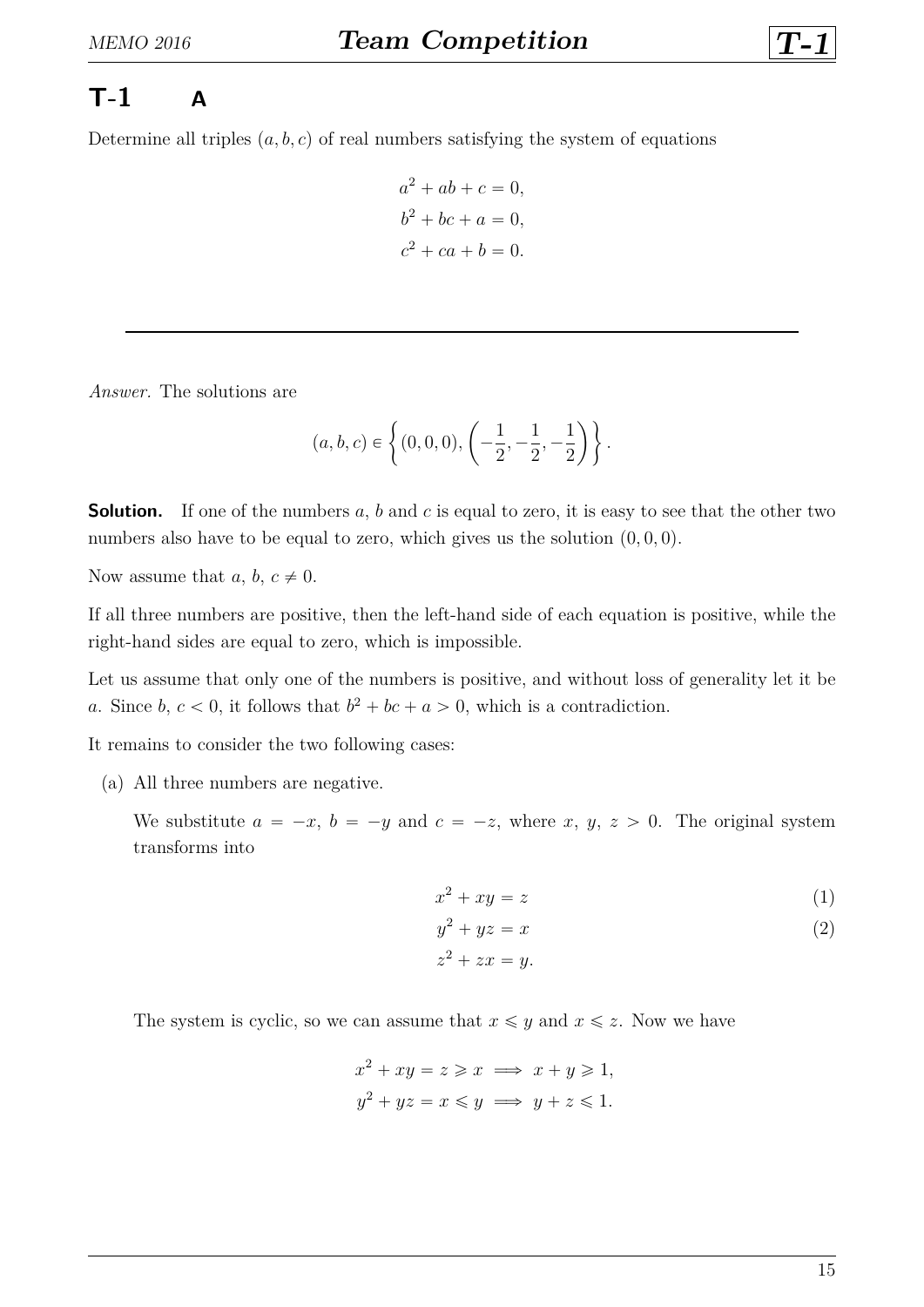From the previous two inequalities we conclude that

$$
x + y \geqslant 1 \geqslant y + z, \qquad \text{i.e.} \quad x \geqslant z.
$$

On the other hand  $x \leq z$ , so we get  $x = z$ .

Now, from equation [\(1\)](#page-14-1) it follows that  $x + y = 1$ , while from equation [\(2\)](#page-14-2) it follows that

$$
x = y^2 + yz = y^2 + yx = y(y + x) = y.
$$

Thus  $x = y = z$  and from  $x + y = 1$  we see that  $x = y = z = 1/2$ .

We easily verify that  $(a, b, c) = \left(-\frac{1}{2}\right)$  $\frac{1}{2}, -\frac{1}{2}$  $\frac{1}{2}, -\frac{1}{2}$ 2 is indeed a solution.

(b) Exactly one of the numbers is negative.

Without loss of generality we can assume that *c* is negative, while *a* and *b* are positive. From the second equation we conclude that  $b(b+c) = -a < 0$ , thus  $b+c < 0$ . The third equation yields  $c(a + c) = -b < 0$ , thus  $a + c > 0$ .

Adding  $a + b$  to the first equation and cyclic permutation yields

$$
a + b + c = (1 - a)(a + b) = (1 - b)(b + c) = (1 - c)(c + a).
$$

The last product is positive. This implies that  $1 - a > 0$  and  $1 - b < 0$  by our above considerations. Therefore  $0 < a + c < 1 + c < b + c < 0$ , a contradiction.

#### **Solution by symmetric functions.** We set

$$
p := a + b + c, \quad q := ab + ac + bc, \quad r = abc.
$$
 (3)

Our strategy will be to determine  $p$ ,  $q$  and  $r$  by considering equations of the form

<span id="page-15-0"></span>
$$
\sum_{\text{cyc}} f(a, b, c)(a^2 + ab + c) = 0.
$$

By setting  $f(a, b, c) = 1$ , we find  $p^2 - q + p = 0$ .

By setting  $f(a, b, c) = b$ , we find  $pq - 3r + q = 0$ . By setting  $f(a, b, c) = b$ , we find  $pq - 3r + q = 0$ .<br>(Here we use the general identity  $\sum_{\text{cyc}} (a^2b + ab^2) = pq - 3r$ .) By setting  $f(a, b, c) = c^2$ , we find  $(q^2 - 2pr) + pr + (p^3 - 3pq + 3r) = 0$ . By elimination of  $q = p^2 + p$  and  $r = \frac{pq+q}{3} = \frac{p(p+1)^2}{3}$  we find

$$
(p2 + p)2 - p \cdot \frac{p(p+1)2}{3} + p3 - 3p(p2 + p) + p(p+1)2 = 0,
$$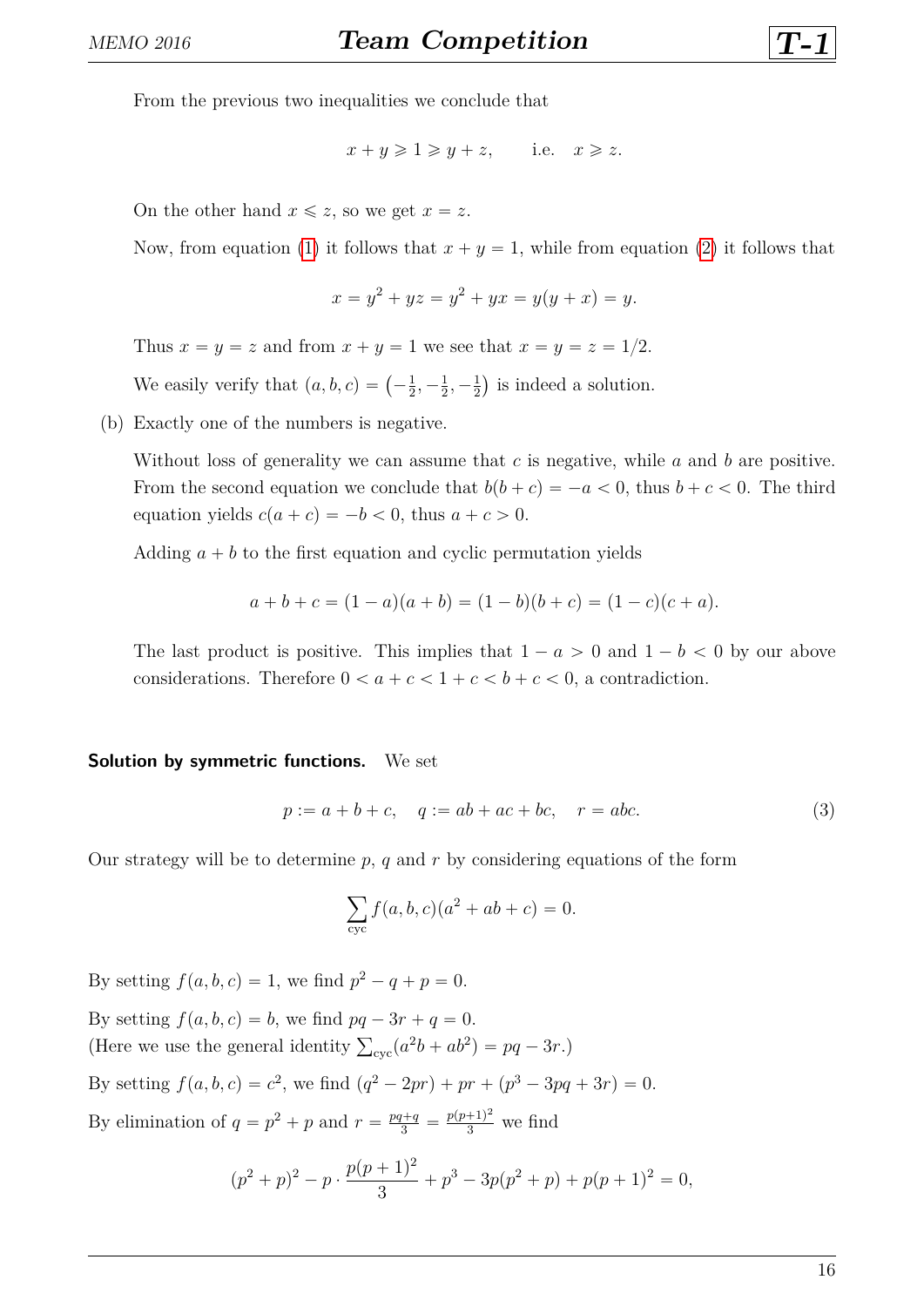which is equivalent to

$$
0 = 2p4 + p3 - p2 + 3p = p(2p + 3)(p2 - p + 1).
$$

Now we see that either  $p = 0$  or  $p = -\frac{3}{2}$  $\frac{3}{2}$ .

In the case  $p = 0$  we find that also  $q = 0$  and  $r = 0$ , whence  $a = b = c = 0$ . In the case  $p = -\frac{3}{2}$ 2 we find  $q = \frac{3}{4}$  $\frac{3}{4}$  and  $r = -\frac{1}{8}$  $\frac{1}{8}$ , hence *a*, *b*, *c* are the solutions to the cubic equation

$$
0 = x^{3} + \frac{3}{2}x^{2} + \frac{3}{4}x + \frac{1}{8} = \left(x + \frac{1}{2}\right)^{3}.
$$

This gives  $a = b = c = -\frac{1}{2}$  $\frac{1}{2}$ .

**Solution.** As in the first solution, we prove that as soon as one of the variables is 0, all three variables have to be 0. Obviously, the triple  $(0,0,0)$  is a solution. From now on, we may therefore assume that all three variables are non-zero.

We can rewrite the system of equations as

$$
-c = a(a + b),
$$

$$
-a = b(b + c),
$$

$$
-b = c(c + a).
$$

Multiplying these equations and dividing by  $abc \neq 0$  gives

<span id="page-16-0"></span>
$$
(a+b)(b+c)(c+a) = -1.
$$
 (4)

On the other hand by summing up the equations we get

<span id="page-16-1"></span>
$$
-a - b - c = a2 + b2 + c2 + ab + bc + ac.
$$
 (5)

Now we substitute

$$
x = a + b, \qquad y = b + c, \qquad z = c + a.
$$

which transforms equation  $(4)$  and  $(5)$  into

<span id="page-16-2"></span>
$$
xyz = -1, \qquad -\frac{x+y+z}{2} = \frac{x^2+y^2+z^2}{2} \tag{6}
$$

Now we calculate

$$
3(x^{2} + y^{2} + z^{2}) \ge (|x| + |y| + |z|)^{2} \ge |x + y + z|^{2} = (x^{2} + y^{2} + z^{2})^{2} \ge 3^{2} \sqrt[3]{x^{2}y^{2}z^{2}}^{2} = 9,
$$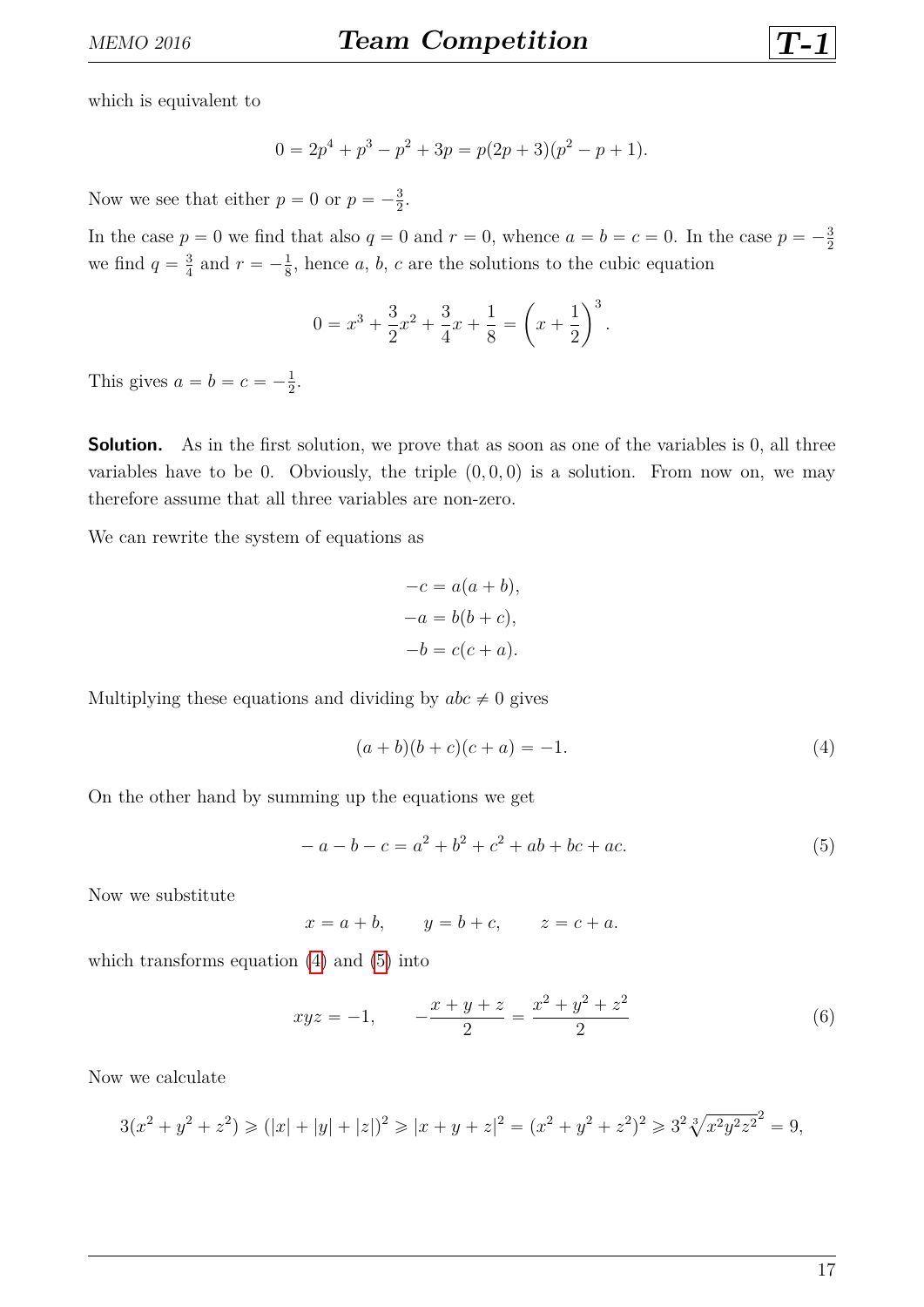where the first inequality comes from Cauchy-Schwarz (or QM-AM), the second one from the triangle inequality and the last one from AM-GM. The equalities come from [\(6\)](#page-16-2).

Now, if we denote  $S = x^2 + y^2 + z^2$ , we have the inequalities

$$
3S \ge S^2 \ge 9,
$$

and because we trivially have  $S > 0$  (note that  $S = 0$  would imply  $x = y = z = 0$  and hence  $a = b = c = 0$ , which has already been excluded), we can split it into the inequalities  $3 \geq S$ and  $S \geq 3$ , so we have equality and actually all the inequalities are equalities.

The case of equality for the triangle equality is when all nonzero  $x, y, z$  have the same sign and, in view of equations [6,](#page-16-2) the only possibility is that *x*, *y*, *z* are all negative. Moreover, in the last inequality, we have equality exactly when  $x^2 = y^2 = z^2$  and, because they have the same sign, it means  $x = y = z$ . Finally, in view of  $xyz = -1$ , the only possibility is  $x = y = z = -1$ . By definition of  $x, y, z$  the values of  $a, b, c$  are then

$$
(a, b, c) = \left(\frac{-1}{2}, \frac{-1}{2}, \frac{-1}{2}\right)
$$

and this is indeed a solution.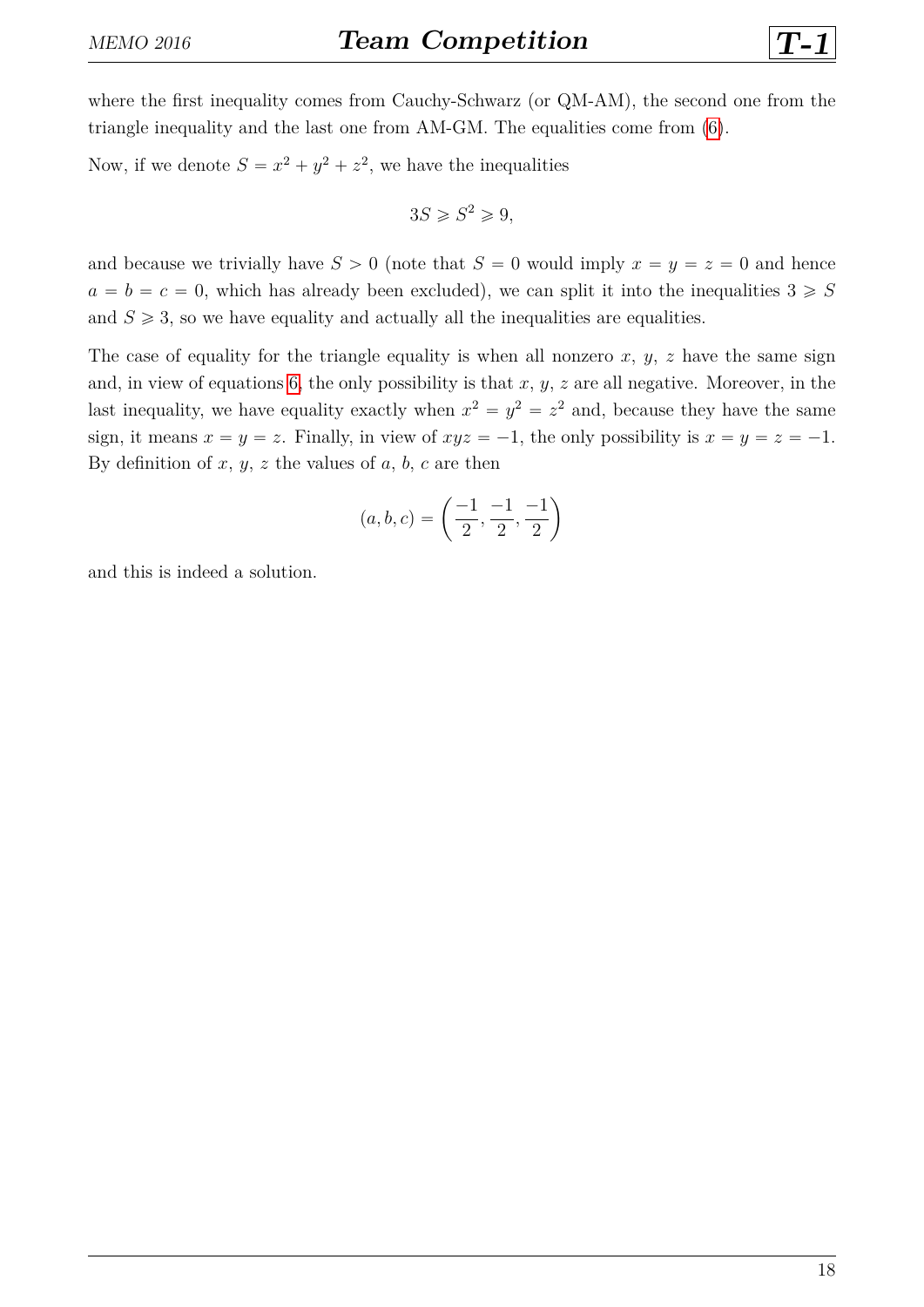# <span id="page-18-0"></span>**T-2 A**

Let  $\mathbb R$  denote the set of real numbers. Determine all functions  $f: \mathbb R \to \mathbb R$  such that

$$
f(x)f(y) = xf(f(y - x)) + xf(2x) + f(x2)
$$

holds for all real numbers *x* and *y*.

*Answer.* There are two solutions:

$$
f: \mathbb{R} \to \mathbb{R}: x \mapsto 0, \qquad g: \mathbb{R} \to \mathbb{R}: x \mapsto 3x.
$$

**Solution.** We set  $x = 0$  and get  $f(0)f(y) = f(0)$ , so  $f(0) = 0$  or  $f(y) = 1$  for all *y*. The latter leads to a contradiction.

We set  $y = x + z$  and get

$$
f(x)f(x+z) = xf(f(z)) + xf(2x) + f(x^2)
$$
\n(1)

for all *x* and *z*. Setting  $z = 0$  yields

$$
f(x)^2 = xf(2x) + f(x^2).
$$
 (2)

We set  $C = f(1)$ . For  $x = 1$  and  $x = 2$ , we get  $f(2) = C(C - 1)$  and  $f(4) = C^2(C - 1)^2/3$ , respectively.

If  $C = 0$ , so [\(1\)](#page-14-1) with  $x = 1$  yields  $f(f(z)) = f(2) = 0$ , so (1) reads  $f(x)f(x+z) = xf(2x) + f(x^2)$ for all *z*, which implies that  $f(x) = 0$  for all *x*.

Setting  $x = 1$  and  $x = 2$  in [\(1\)](#page-14-1) leads to

$$
Cf(z + 1) = f(f(z)) + C2,
$$
  
\n
$$
C(C - 1)f(z + 2) = 2f(f(z)) + C2(C - 1)2.
$$

Eliminating  $f(f(z))$  and division by  $C \neq 0$  leads to

$$
(C-1)f(z+2) - 2f(z+1) = C(C2 - 2C - 1)
$$
\n(3)

for all *z*. Setting  $z = -1$  leads to  $C(C - 1) = C(C^2 - 2C - 1)$ . In view of  $C \neq 0$ , this implies  $C = 3$ . Inserting this in [\(3\)](#page-15-0), dividing by 2 and shifting *z* leads to

$$
f(z+1) - f(z) = 3
$$

for all *z*.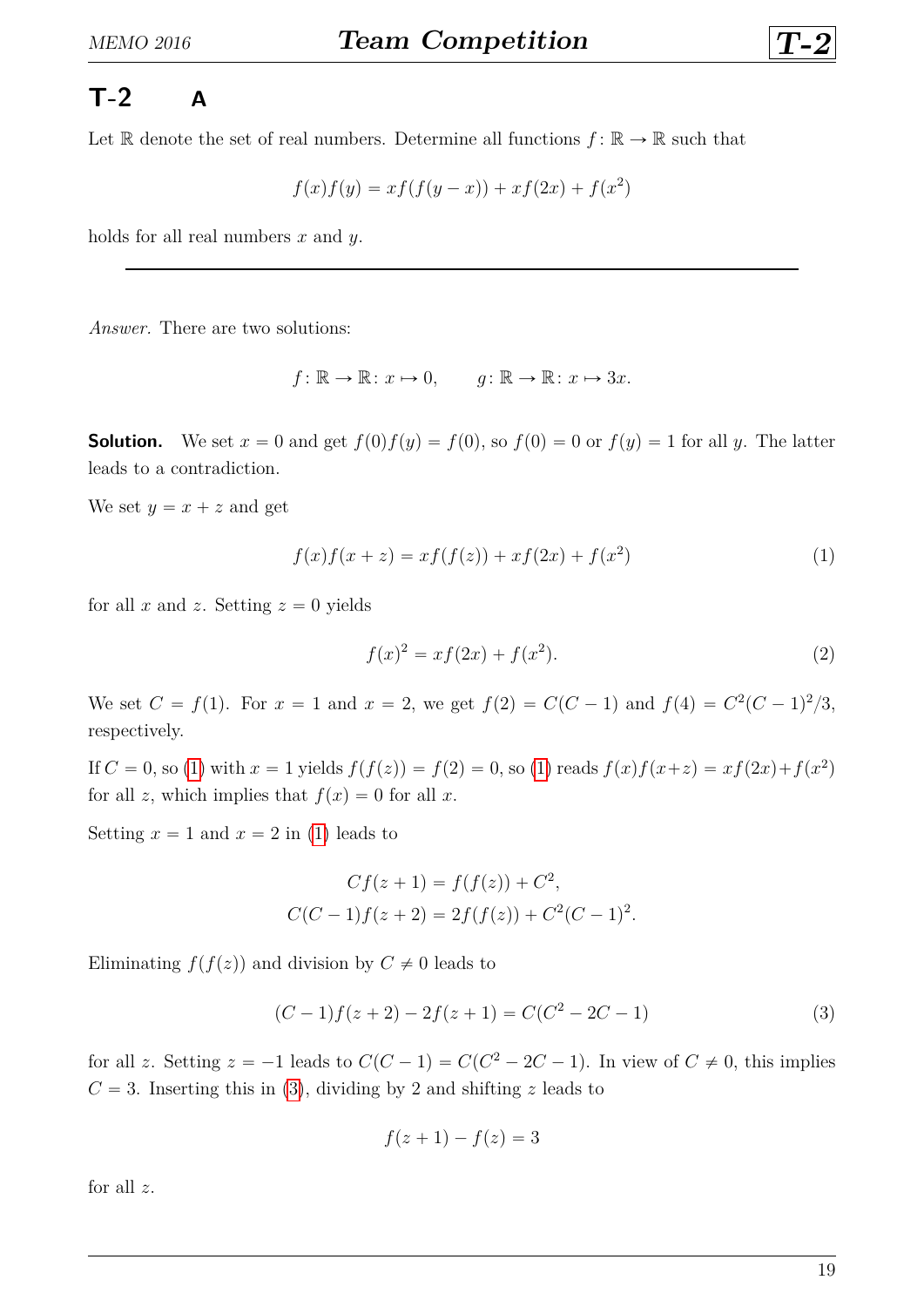We set  $z = 1$  in [\(1\)](#page-14-1) and get

$$
f(x)(f(x) + 3) = 9x + xf(2x) + f(x2).
$$

Together with [\(2\)](#page-14-2), we get  $3f(x) = 9x$ , i.e.,  $f(x) = 3x$  for all *x*.

Both  $f(x) = 3x$  and  $f(x) = 0$  are solutions.

**Alternative Solution.** Setting  $x = 0$  in the original equation gives  $f(0)f(y) = f(0)$ . If  $f(0) \neq 0$  then  $f(x) = 1$ ,  $x \in \mathbb{R}$ , but this function does not satisfy the original equation. Hence,  $f(0) = 0.$ 

Setting  $y = 0$  and  $y = x$  in the original equation we get

$$
0 = xf(f(-x)) + xf(2x) + f(x2), \qquad f(x)2 = xf(2x) + f(x2).
$$
 (4)

In combination this gives

 $-f(f(-x)) = f(x)^2$  and  $xf(f(x)) = f(-x)^2, x \in \mathbb{R}$ .

Multiplying the original equation by  $y - x$  gives

$$
(y-x)f(x)f(y) = x(y-x)f(f(y-x)) + (y-x)(xf(2x) + f(x^2)) = xf(x-y)^2 + (y-x)f(x)^2,
$$

which gives

$$
xf(x - y)^{2} = (y - x)f(x)(f(y) - f(x)).
$$
\n(5)

Now setting  $x = 2y \neq 0$  in [\(5\)](#page-16-1) we get

$$
2yf(y)^{2} = -yf(2y)(f(y) - f(2y))
$$

and consequently

$$
0 = f(2y)^{2} - f(y)f(2y) - 2f(y)^{2} = (f(2y) + f(y))(f(2y) - 2f(y)).
$$

Thus, for any  $y \neq 0$  (and for  $y = 0$  as well) we have  $f(2y) = -f(y)$  or  $f(2y) = 2f(y)$ . Setting  $y = 2x \neq 0$  in [\(5\)](#page-16-1) we get

$$
xf(-x)^{2} = xf(x)(f(2x) - f(x))
$$

and consequently

$$
f(-x)^{2} + f(x)^{2} = f(x)f(2x).
$$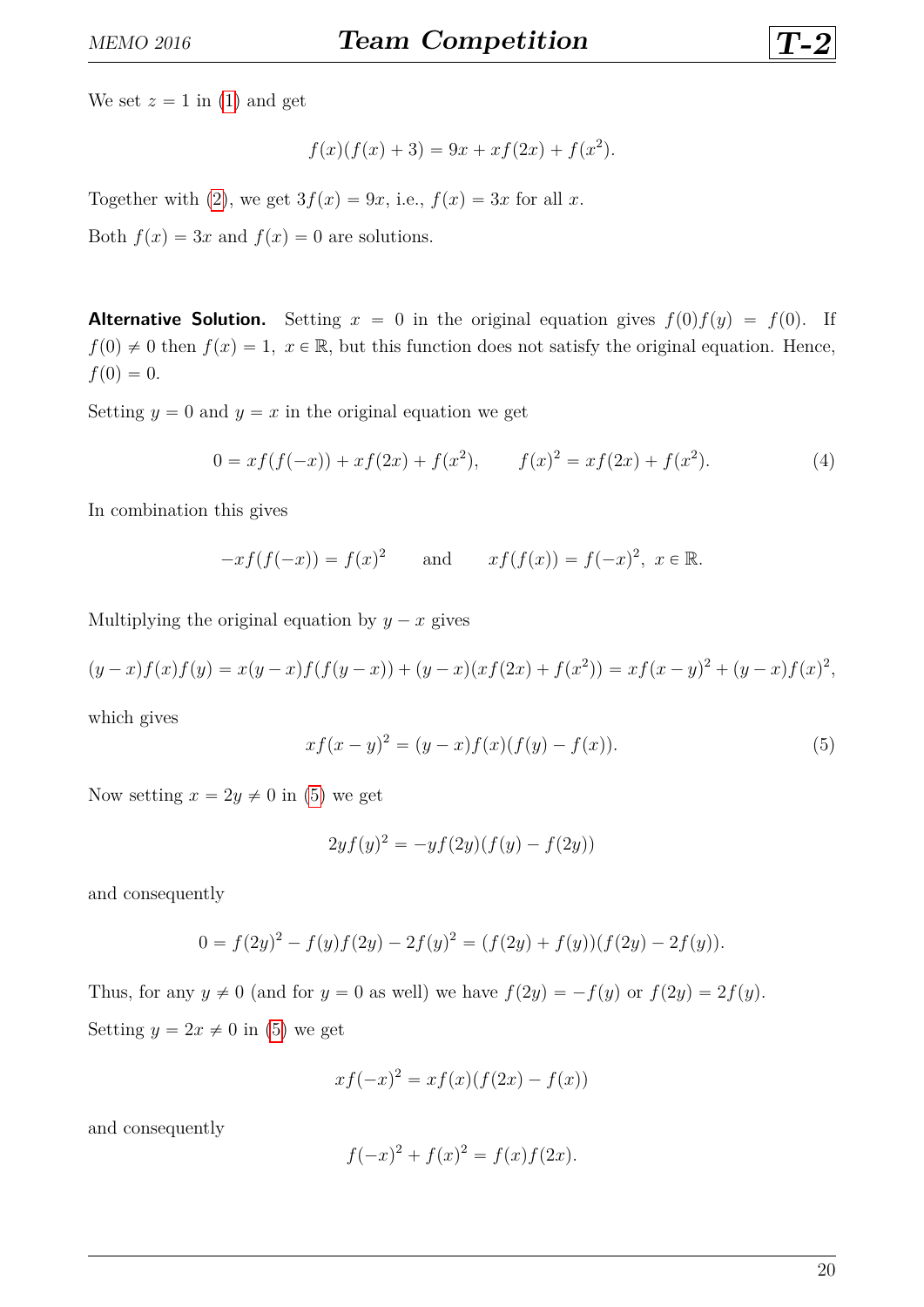If  $f(2x) = -f(x)$  holds for some  $x \in \mathbb{R}$ , then  $f(-x)^2 + 2f(x)^2 = 0$  implies  $f(-x) = f(x) = 0$ *f*(2*x*). Hence, the equality  $f(2x) = 2f(x)$  holds for all  $x \in \mathbb{R}$ .

Replacing *y* by  $y + x$  in the original equation and using [\(4\)](#page-16-0) gives

$$
f(x)f(x + y) = xf(f(y)) + xf(2x) + f(x^{2}) = xf(f(y)) + f(x)^{2}.
$$
\n(6)

Now setting  $y = x$  gives  $2f(x)^2 = xf(f(x)) + f(x)^2$ , which means  $f(x)^2 = xf(f(x))$ . Multiplying [\(6\)](#page-16-2) by *y* yields

$$
y f(x) f(x + y) = x f(y)^{2} + y f(x)^{2}
$$
 (7)

Here we can deduce that  $f(x) = 0$  implies  $x = 0$ , unless f is identically 0. Now we can interchange *x* and *y* and achieve  $y f(x) f(x + y) = x f(y) f(x + y)$ . Setting  $y = 1$  now gives  $f(x) = xf(1)$  for all  $x \neq -1$ . However, we also have

$$
f(-1) = \frac{1}{2}f(-2) = \frac{1}{2} \cdot (-2)f(1) = -f(1),
$$

so  $f(x) = xf(1)$  is valid for all *x*. Plugging in  $f(x) = cx$  easily gives  $c = 0$  or  $c = 3$ . Hence these are the two solutions.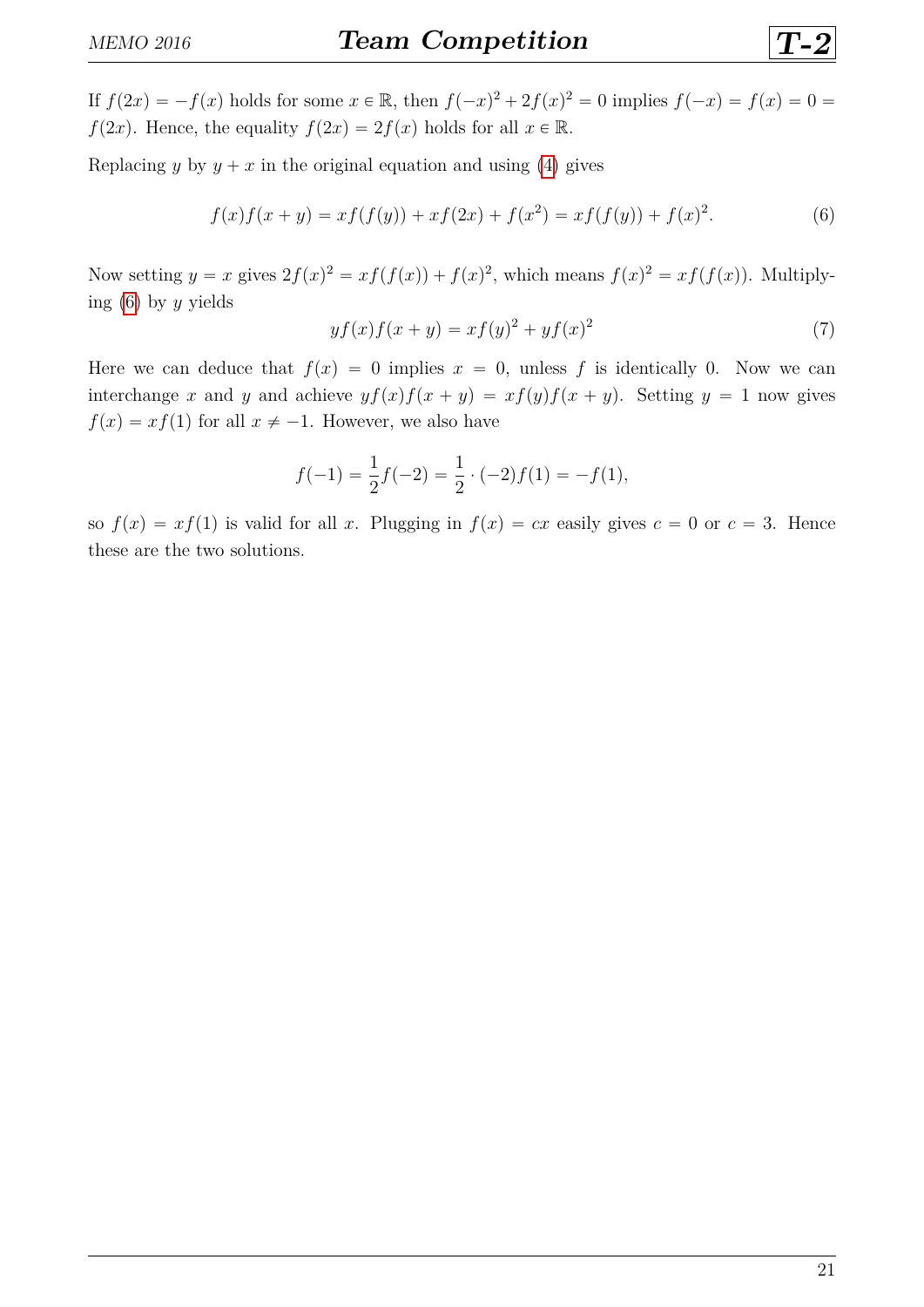# <span id="page-21-0"></span>**T-3 C**

A tract of land in the shape of an  $8 \times 8$  square, whose sides are oriented north–south and east–west, consists of 64 smaller  $1 \times 1$  square plots. There can be at most one house on each of the individual plots. A house can only occupy a single  $1 \times 1$  square plot.

A house is said to be *blocked from sunlight* if there are three houses on the plots immediately to its east, west and south.

What is the maximum number of houses that can simultaneously exist, such that none of them is blocked from sunlight?

Remark: By definition, houses on the east, west and south borders are never blocked from sunlight.

*Answer.* The maximal number of houses is 50.

**Solution.** Let us represent the tract as an  $8 \times 8$ -chessboard, with cells colored black if the corresponding parcel is occupied, and white otherwise. We denote by  $(i, j)$  the cell in the *i*-th row and  $j$ -th column (with the first row being the northernmost and the first column being the westernmost). We start by showing that an optimal configuration can be obtained by coloring all the cells along the east, south, and west borders.

Assume that there is an optimal configuration in which one of those cells, for example  $(i, 1)$ , is left white. Since we have an optimal configuration, this cell cannot be colored black. This means that by coloring  $(i,1)$ , we would block the cell  $(i,2)$ . In other words, we know that the cells  $(i, 2), (i, 3)$  and  $(i + 1, 2)$  are all colored black in this optimal configuration. However, we now see that we can color  $(i,1)$  instead of  $(i,2)$ , keeping the same number of black cells and coloring  $(i, 1)$ , without disturbing any of the other cells.

We can apply the same reasoning to any of the cells  $(1, 1) - (8, 1), (8, 1) - (8, 8)$  and, similarly, to  $(8, 8) - (1, 8)$ , thus showing that there is an optimal configuration in which all the cells along the E, S, W borders are colored black.

Those cells being colored, we are left with a  $7 \times 6$  area of the board. We can now show that no more than 28 cells in this area can be colored black. In order to obtain 28, the average number of black cells per row has to be 4. However, if any row contains six black cells, the next row down cannot contain any black cells, since such a black cell would block the cell immediately north of it. Similarly, if a row were to contain 5 black cells, the next row down would be able to contain at most 3 black cells (namely in the cell immediately below the single white one and the two next to it). This shows that the average number of black cells per row in our  $7 \times 6$  area cannot be greater than 4.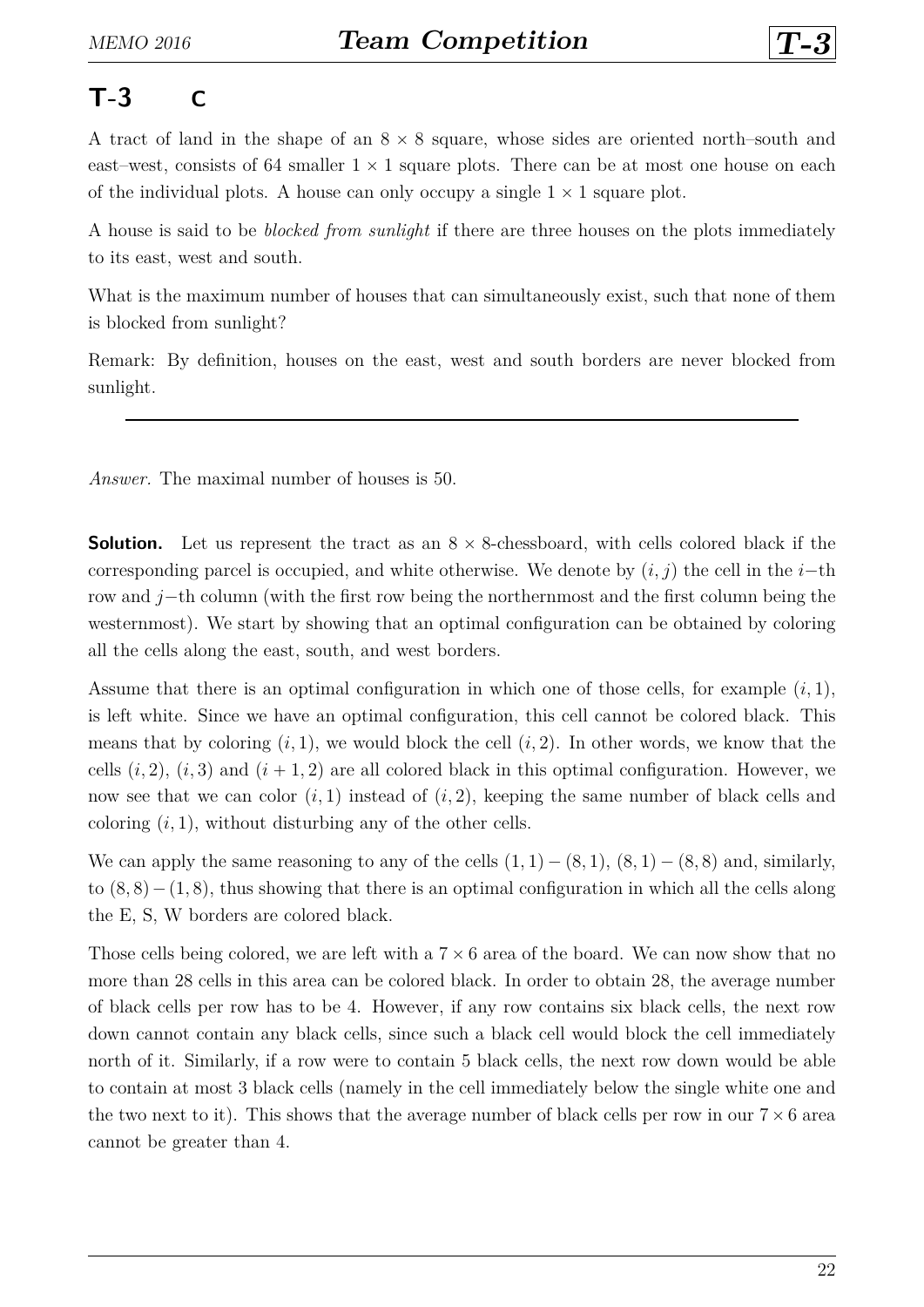

<span id="page-22-1"></span><span id="page-22-0"></span>

Figure 1: Alternative Solution

This gives us an upper bound on the total number of black cells: the 22 border cells plus 28 cells in the remaining  $7 \times 6$  area, i.e., 50 cells in total.

An example to show that 50 can indeed be achieved is the following. We color the columns 1*,* 2*,* 4*,* 5*,* 7*,* 8 and row 8 black, leaving the other cells white. This coloring clearly satisfies the conditions and contains exactly 50 black cells, completing the proof.

**Alternative Solution.** By building a house on each dark grey plot in Figure [1\(a\),](#page-22-0) we see that 50 houses can be built accordingly.

We will prove that no more than 50 houses can be built, or, equivalently, that at least 14 plots remain empty. Consider the  $14.4 \times 1$  rectangles in Figure [1\(b\)](#page-22-1) marked by their thick boundary. We will uniquely assign one empty plot to each of these 14 rectangles as follows:

- if the rectangle contains at least one empty plot, assign to it the easternmost such plot;
- if the rectangle contains no empty plots, assign to it the westernmost empty plot in the rectangle directly to the south of it.

In order to see that this assignment is feasible, note that if some rectangle contains no empty plots, then its two central houses are blocked from sunlight from the east and west. Therefore, the two central plots of the rectangle directly to the south of it must be empty, showing that we can indeed assign its westernmost empty plot to the original rectangle while leaving its easternmost empty plot unassigned. The above assignment is thus feasible and shows that there are at least 14 empty plots, concluding the proof.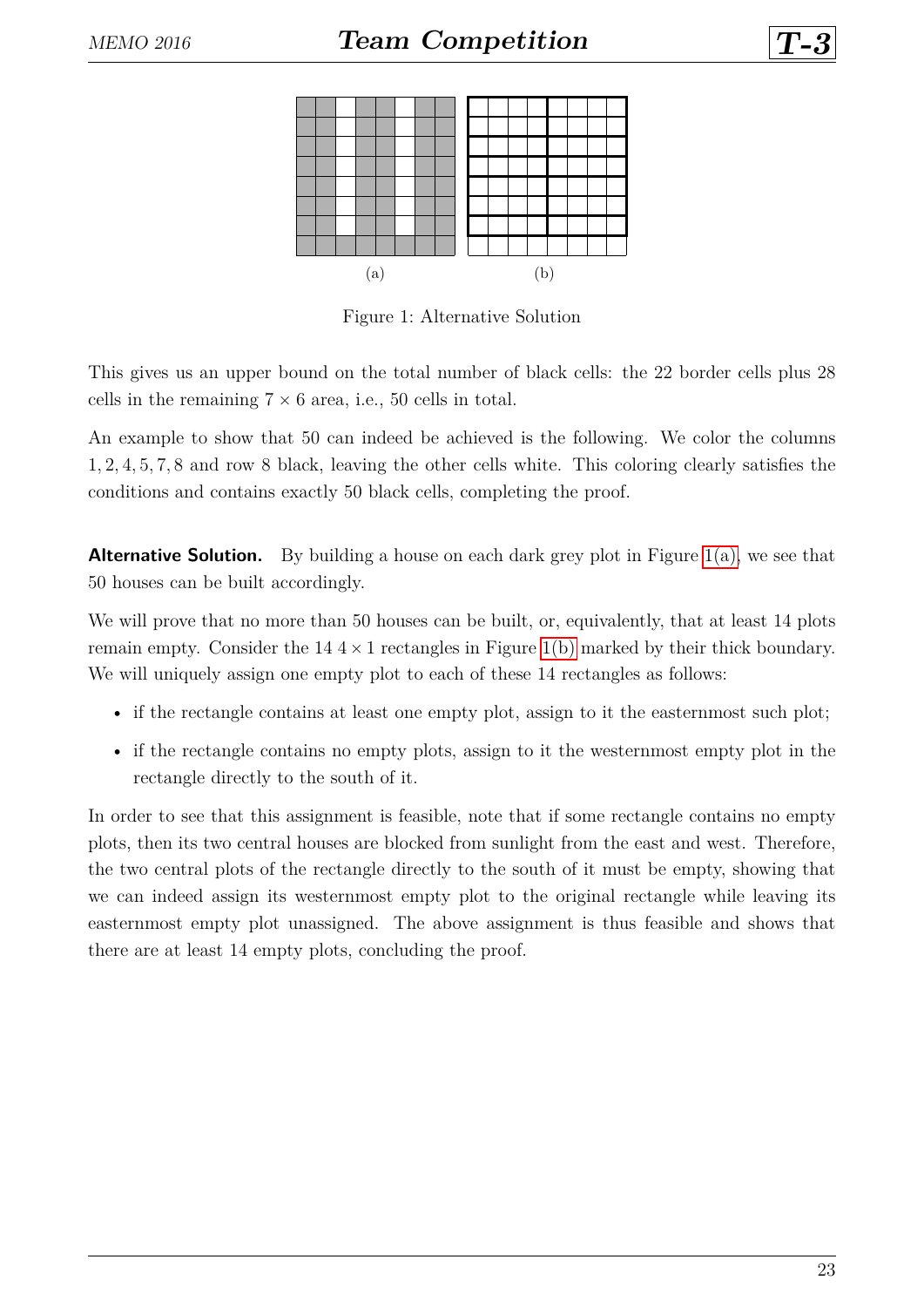### <span id="page-23-0"></span>**T-4 C**

A class of high school students wrote a test. Every question was graded as either 1 point for a correct answer or 0 points otherwise. It is known that each question was answered correctly by at least one student and the students did not all achieve the same total score.

Prove that there was a question on the test with the following property: The students who answered the question correctly got a higher average test score than those who did not.

**Solution.** Let *n* be the number of the students in the class and *a* their average score. Denote by *P* and *S* the set of all problems, and the set of all students resp., and let  $S(p)$  be the non-empty set of students who solved problem  $p \in P$ . For any student *s*, let sc(*s*) be the score of *s*. For any proposition *A*, let  $[A] = 1$  if *A* is true and 0 if *A* is false.

We will prove the assertion by contradiction. Assume that on all questions the average test score of solvers was at most the general average *a*, that is

$$
a \ge \frac{1}{|S(p)|} \sum_{s \in S(p)} \operatorname{sc}(s) \Leftrightarrow a|S(p)| \ge \sum_{s \in S(p)} \operatorname{sc}(s).
$$

We now sum these inequalities over all problems  $p \in P$  to get

$$
a \sum_{p \in P} |S(p)| \ge \sum_{p \in P} \sum_{s \in S(p)} \operatorname{sc}(s)
$$
  
\n
$$
\Leftrightarrow \qquad a \sum_{p \in P} \sum_{s \in S} [s \text{ solved } p] \ge \sum_{p \in P} \sum_{s \in S} [s \text{ solved } p] \sum_{q \in P} [s \text{ solved } q]
$$
  
\n
$$
\Leftrightarrow \qquad a \sum_{s \in S} \operatorname{sc}(s) \ge \sum_{s \in S} \left( \sum_{p \in P} [s \text{ solved } p] \right) \cdot \left( \sum_{q \in P} [s \text{ solved } q] \right)
$$
  
\n
$$
\Leftrightarrow \qquad \frac{1}{n} \left( \sum_{s \in S} \operatorname{sc}(s) \right)^2 \ge \sum_{s \in S} \operatorname{sc}(s)^2.
$$

However, this is the reverse of the inequality between the arithmetic and the quadratic mean. Since the case of equality, namely that  $\operatorname{sc}(s)$  is the same for all  $s \in S$ , is excluded by the problem statement, we arrive at the desired contradiction.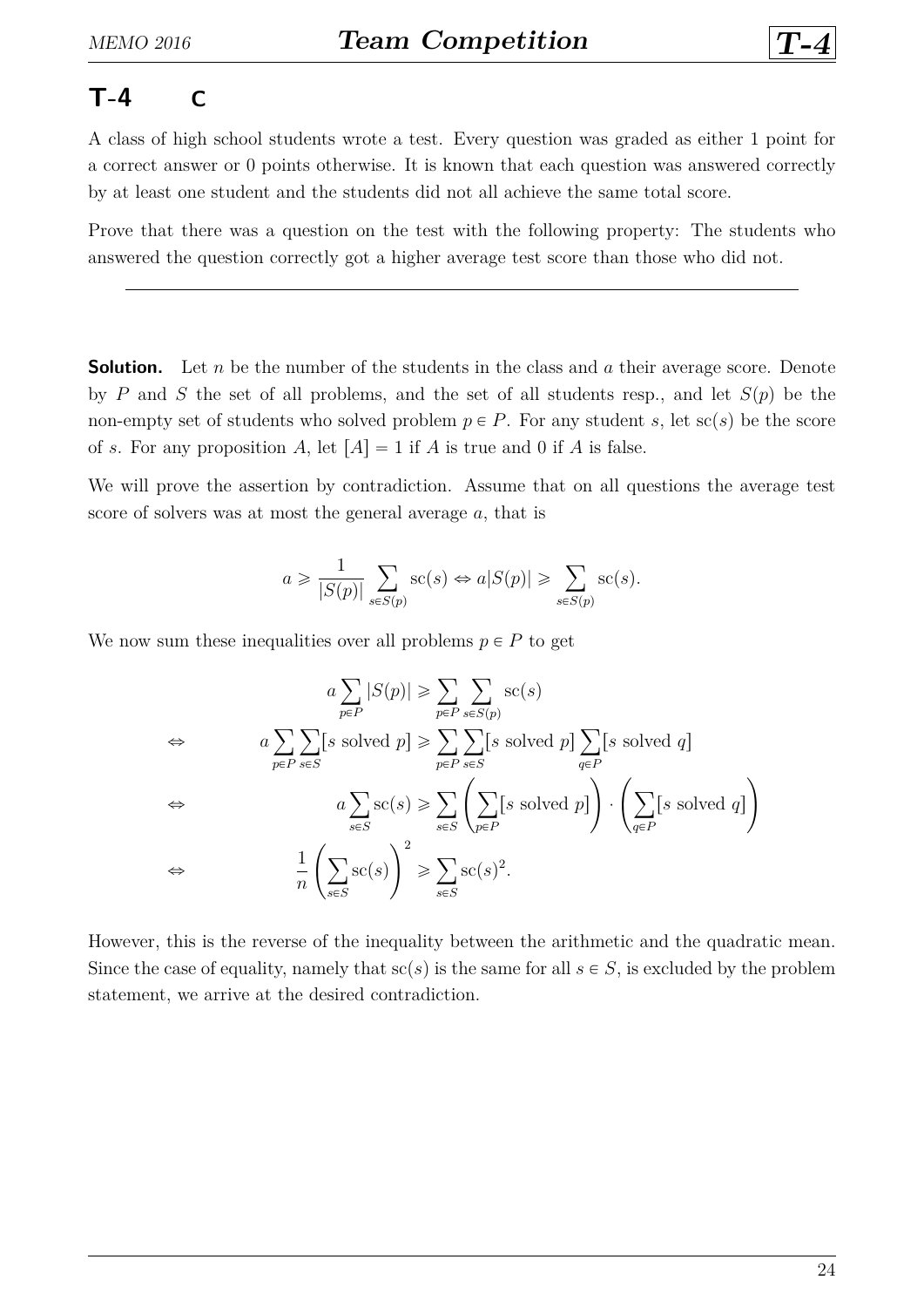# <span id="page-24-0"></span>**T-5 G**

Let *ABC* be an acute-angled triangle with  $AB \neq AC$ , and let *O* be its circumcentre. The line *AO* intersects the circumcircle  $\omega$  of *ABC* a second time in point *D*, and the line *BC* in point *E*. The circumcircle of *CDE* intersects the line *CA* a second time in point *P*. The line *P E* intersects the line *AB* in point *Q*. The line through *O* parallel to *P E* intersects the altitude of the triangle *ABC* that passes through *A* in point *F*.

Prove that  $FP = FQ$ .



**Solution 1.** Let us denote  $\angle ABC$  by  $\beta$  and  $\angle BCA$  by  $\gamma$ . Without loss of generality,  $AB >$ *AC*, or equivalently  $\beta < \gamma$ , as in the figure.

Segment *AD* is a diameter of  $\omega$ , so by Thales' theorem we have  $\angle DCA = 90^{\circ}$ . Since the quadrilateral *CEDP* is cyclic, we get  $\angle PED = 90^{\circ}$ , which immediately gives  $\angle AEQ = 90^{\circ}$ .

Since  $\angle EAQ = \angle OAB = 90^\circ - \gamma$ , we also get  $\angle AQP = \angle AQE = \gamma$ . Since *CEDP* is cyclic, we get  $\angle ADP = \angle EDP = 180^\circ - \angle PCE = \angle ACB = \gamma$ . This means that the quadrilateral *AQDP* is cyclic.

Let us denote the circumcentre of *AQDP* by  $F'$ . We show that  $F = F'$ .

We have  $\angle APQ = 180^{\circ} - \angle CAB - \angle AQP = \beta$ . Hence  $\angle F'AQ = 90^{\circ} - \beta$ , which implies that *F* 1 lies on the altitude of *ABC* that passes through *A*.

Moreover, by definition  $F'$  must lie on the perpendicular bisector of  $AD$ , which is the line through  $O$  parallel to  $PE$ .

So we get  $F' = F$ , and consequently  $FP = FQ$ .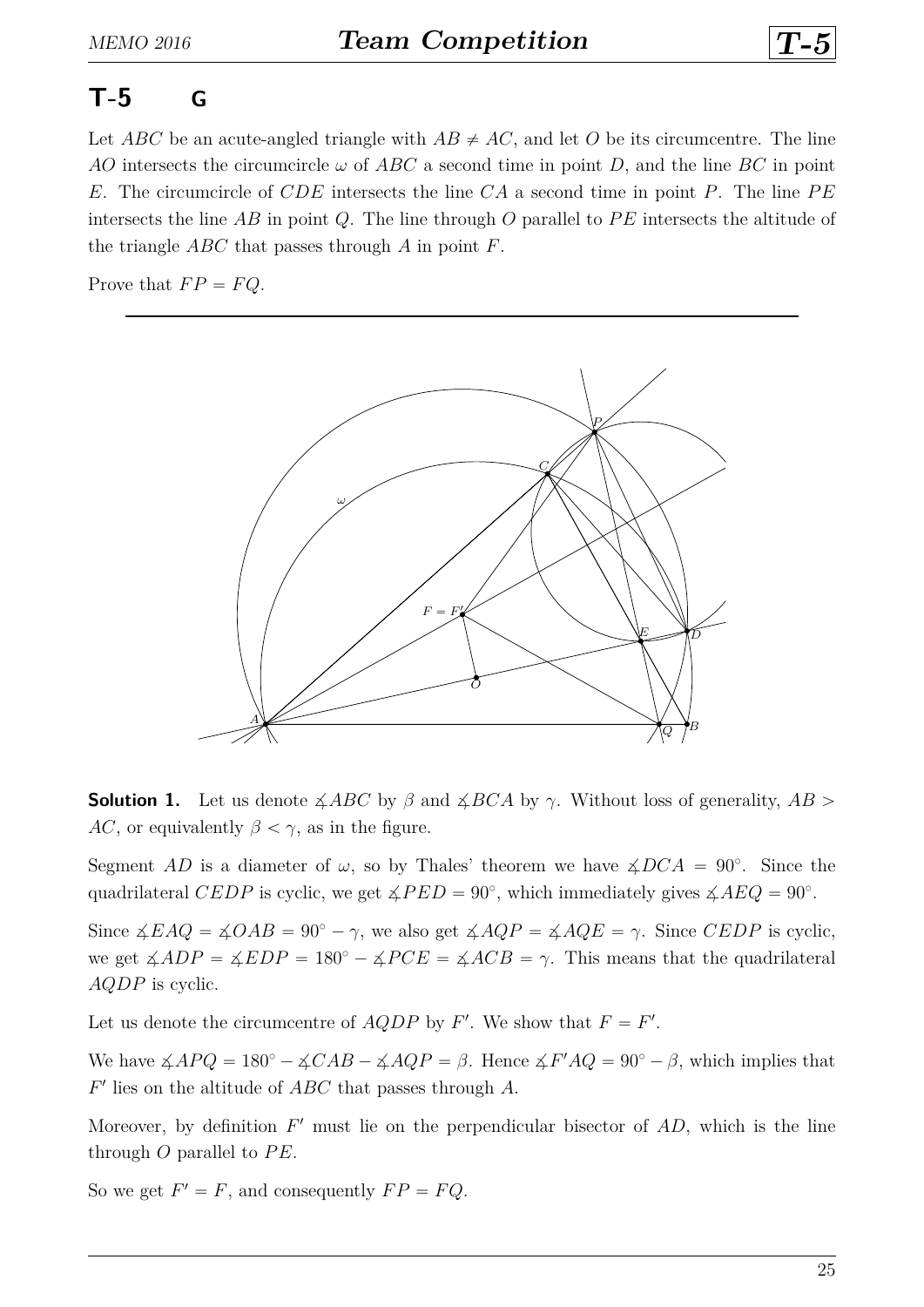

**Solution 2.** Let  $\alpha$ ,  $\beta$  and  $\gamma$  denote the angles of *ABC* in the natural way.

Point *F* is defined as the intersection point of the perpendicular bisector of diameter *AD* with the altitude of triangle  $ABC$  through  $A$ . We define points  $P'$  and  $Q'$  as the intersection points of the circle with center *F* passing through *A* (and therefore also through *D*) with sides *AC* and  $AB$ , respectively. First we show  $P = P'$ .

We calculate

$$
\measuredangle EDP' = \measuredangle ADP' = \measuredangle AQ'P' = \measuredangle AQ'F + \measuredangle FQ'P' =
$$
\n
$$
\measuredangle AQ'F + \frac{180^\circ - \measuredangle Q'FP'}{2} = 90^\circ - \beta + 90^\circ - \alpha = \gamma = 180^\circ - \measuredangle ECP'.
$$

So we have that  $P'$  is the intersection of the circumcircle of triangle  $EDC$  with  $AC$  and therefore we have  $P = P'$ .

Now we prove  $Q = Q'$ . We have

$$
\angle ABC = \angle ADC = \angle EDC = \angle EPC = \angle Q'PA = \angle Q'DA = \beta
$$

and therefore quadrilateral  $BDEQ'$  is cyclic. Since  $\angle DBQ' = 90^{\circ}$  we get  $Q'E \perp AD$ . Together with  $\angle DEP' = \angle DEP = 90^{\circ}$  we have that *Q'* lies on the line *PE* and thus *Q'* = *Q*. Therefore we have proven  $FP = FQ$ .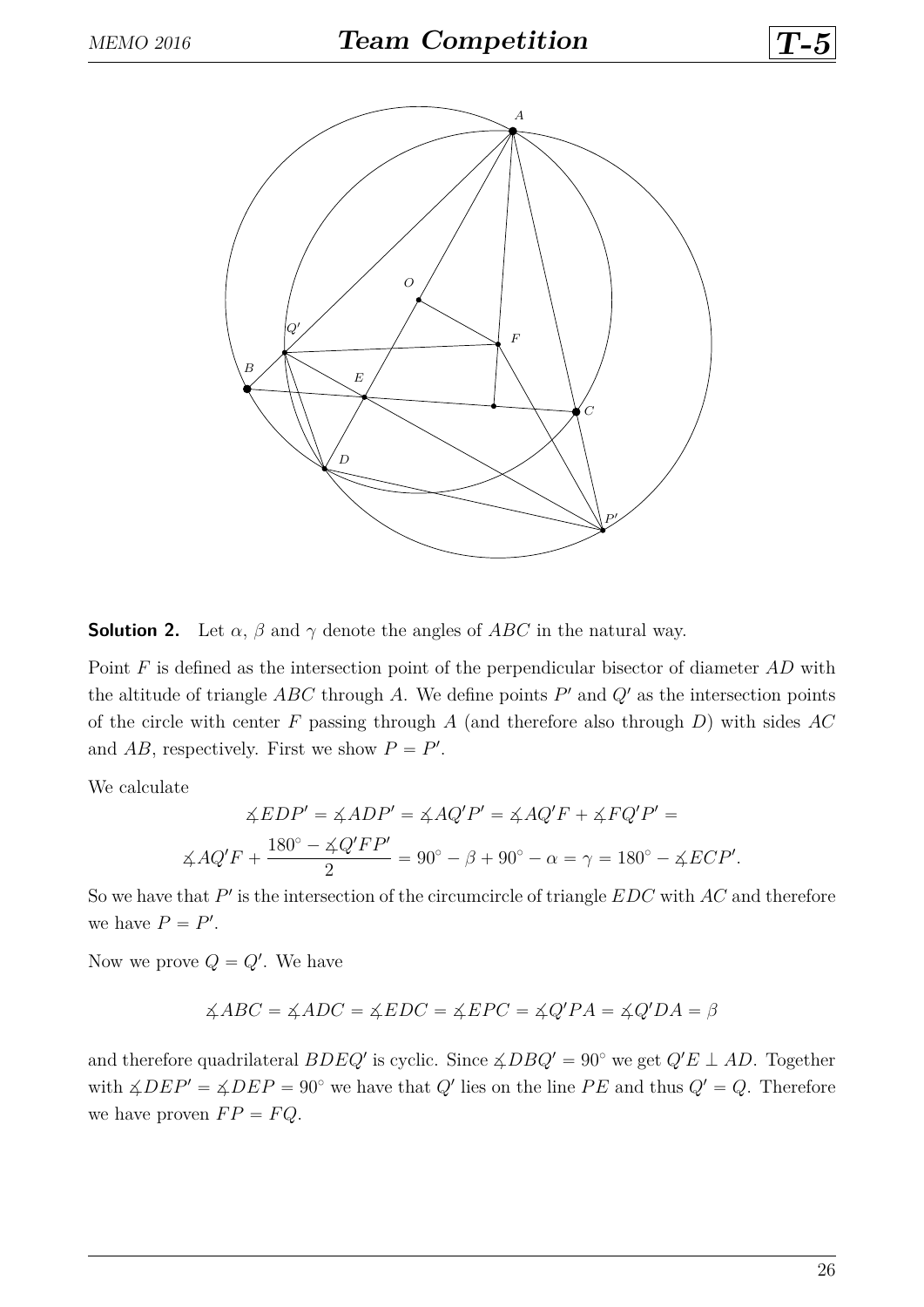**Solution 3.** Let us denote  $\angle ABC$  by  $\beta$  and  $\angle BCA$  by  $\gamma$  and the foot of the altitude from A by *G*. Without loss of generality let  $AB > AC$ , or equivalently  $\beta < \gamma$ , as in the figure.



Let  $\omega_1$  be the reflection of  $\omega$  about the angle bisector of  $\angle BAC$ . Since  $\angle EAB = \angle OAB$  $\angle CAG = 90^\circ - \gamma$ , the center  $O_1$  of  $\omega_1$  lies on the altitude from *A* and  $AO = AO_1$ . The circle  $\omega_1$  intersects *AB* for the second time at  $C_1$  with  $AC = AC_1$  and  $AC$  for the second time at  $B_1$ with  $AB = AB_1$ .

Now, if we can prove

$$
AC_1: AQ = AB_1: AP = AO_1: AF,
$$

then there is a homothety with center *A* which maps  $C_1 \rightarrow Q$ ,  $B_1 \rightarrow P$  and  $O_1 \rightarrow F$ . Hence *P* and *Q* lie on a circle  $\omega_2$  with center *F* and and the problem is solved.

Therefore it remains to prove  $AC_1$ :  $AQ = AB_1$ :  $AP = AO_1$ :  $AF$ .

The triangles  $AOF$  and  $AGE$  are similar, so we have  $AF = \frac{AO \cdot AE}{AG}$ . Due to segment  $AD$  being a diameter of  $\omega$ , we have  $\angle DCA = 90^{\circ}$  by Thales' theorem. Since the quadrilateral *CEDP* is cyclic, we get  $\angle PED = 90^{\circ}$ , which immediately gives  $\angle AEQ = 90^{\circ}$ . Since  $\angle EAQ = \angle OAQ =$  $90^{\circ} - \gamma$ , we have  $AQ = \frac{AE}{\sin \gamma}$  $\frac{AE}{\sin \gamma}$  and with  $AC = \frac{AG}{\sin \gamma}$  $\frac{AG}{\sin \gamma}$ , we get

$$
AC_1: AQ = AC: AQ = \frac{AG}{\sin \gamma} : \frac{AE}{\sin \gamma} = AG: AE = AO: \frac{AO \cdot AE}{AG} = AO_1: AF.
$$

Similarly we can prove  $AB_1 : AP = AO_1 : AF$  and we are ready.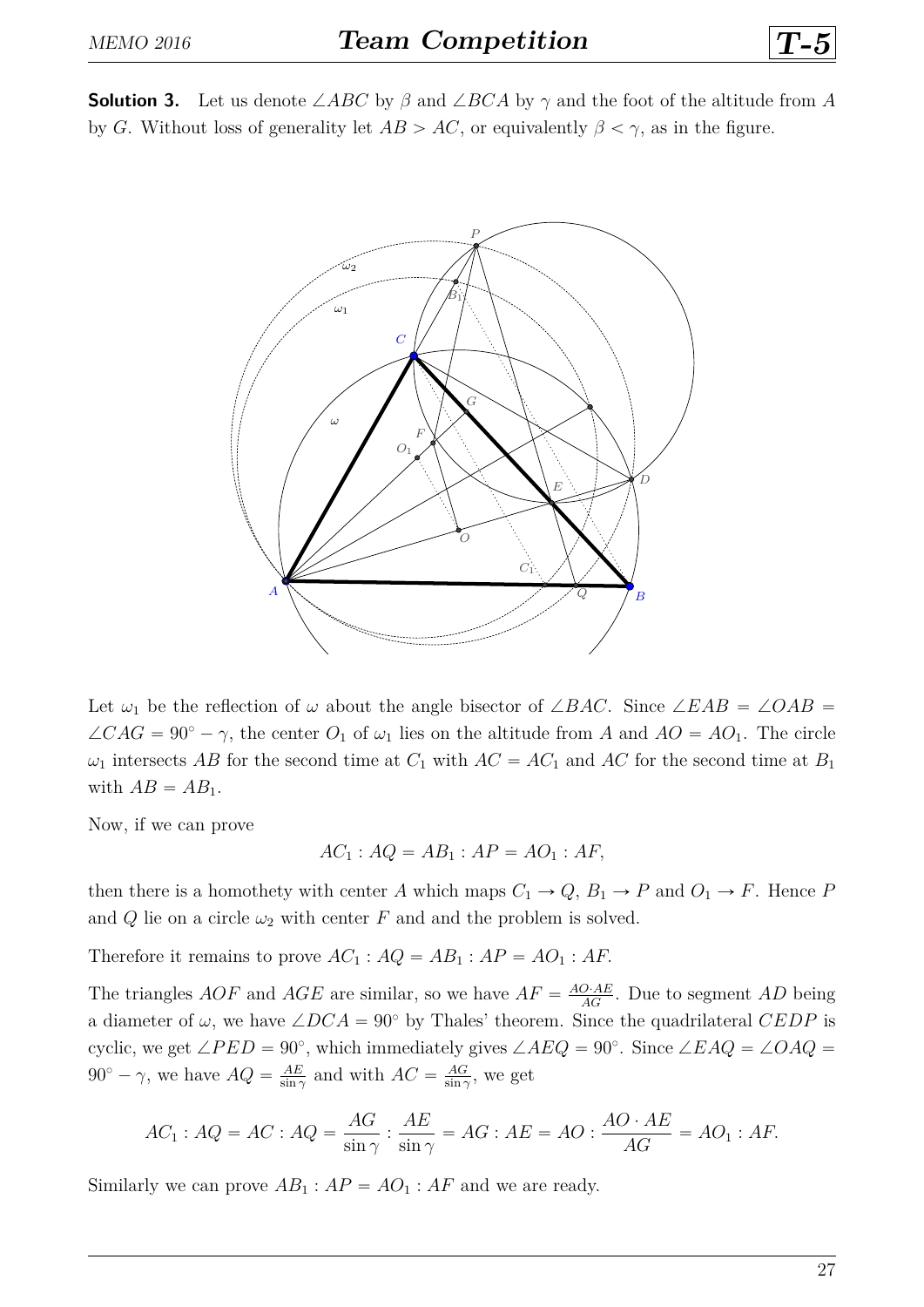### <span id="page-27-0"></span>**T-6 G**

Let *ABC* be a triangle with  $AB \neq AC$ . The points *K*, *L*, *M* are the midpoints of the sides *BC*, *CA*, *AB*, respectively. The inscribed circle of *ABC* with centre *I* touches the side *BC* at point *D*. The line *g*, which passes through the midpoint of segment *ID* and is perpendicular to *IK*, intersects the line *LM* at point *P*.

Prove that  $\angle PIA = 90^\circ$ .

**Solution 1.** Let  $(XYZ)$  denote the circumcircle of a triangle *XYZ*. We use the following well-known lemma:

**Lemma.** The centre of the circle (BIC) is the midpoint of arc BC of circle (ABC) and *therefore lies on the angle bisector of*  $\angle BAC$ *.* 



Now assume without loss of generality that  $AB < AC$ , as in the figure. Let the circle  $(BIC)$ cut *AB* and *AC* at *X* and *Y* respectively. From the lemma it follows that *X* is symmetric to *C*, and *Y* is symmetric to *B* with respect to the angle bisector of  $\angle BAC$ . We have

$$
MX \cdot MB = (AX - AM) \cdot MB = (AC - AM) \cdot MB = \frac{(2AC - AB) \cdot AB}{4} = \frac{AC^2}{4} - \left(\frac{AC - AB}{2}\right)^2,
$$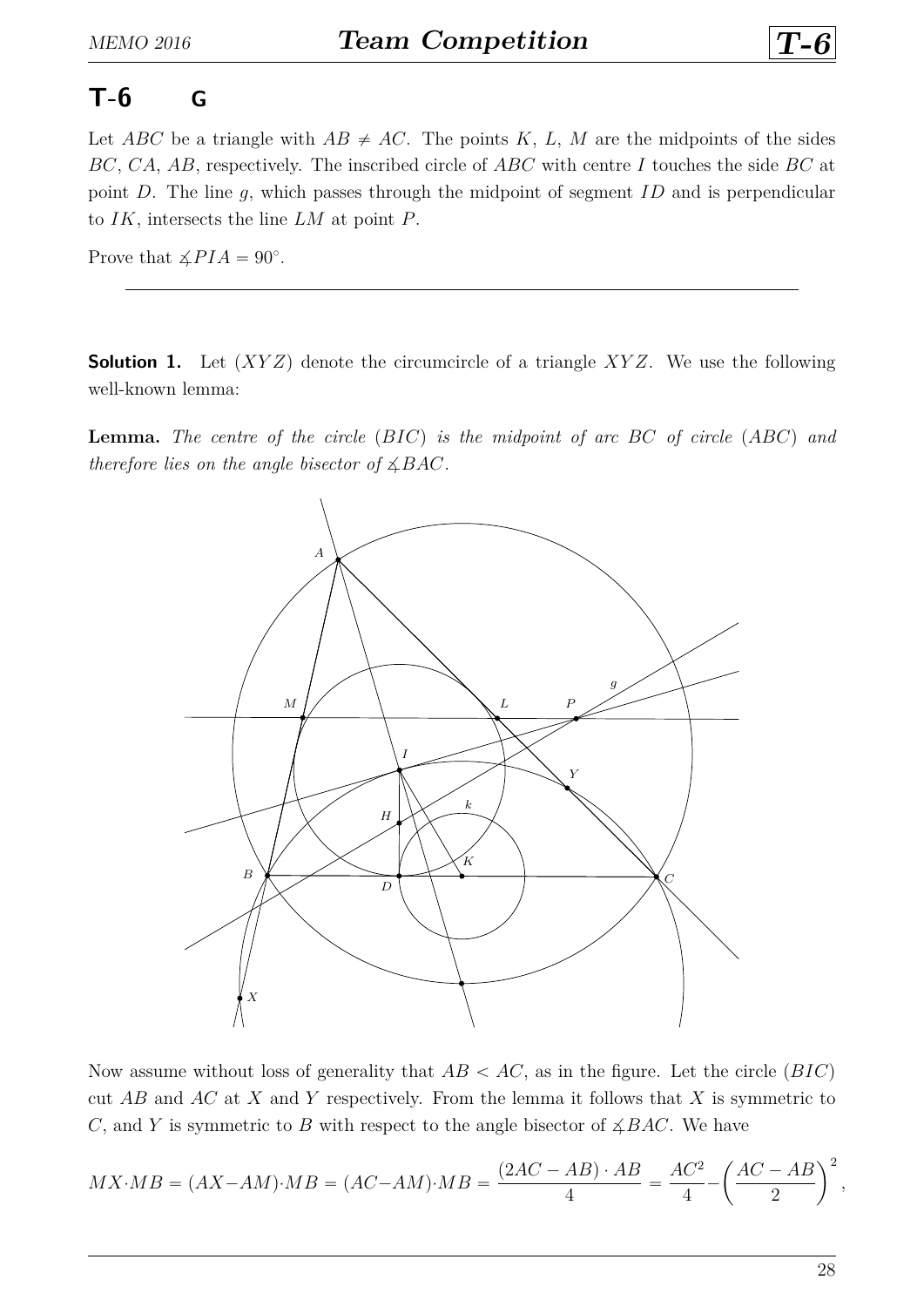and since  $\frac{AC}{2} = MK$  and

$$
\frac{AC - AB}{2} = \frac{BC}{2} - \frac{AB + BC - AC}{2} = BK - BD = DK,
$$

we get

 $MX \cdot MB = MK^2 - DK^2$ .

So  $M$  lies on the radical axis of the circle  $(BIC)$  and the circle  $k$ , which is the circle with midpoint *K* and radius *DK*. An analogous calculation shows that *L* lies on it as well, so the line through *M* and *L* is the radical axis of circles  $(BIC)$  and *k*. Obviously *g* is the radical axis of circle *k* and point *I* (regarded as a degenerate circle). Thus *P* is the radical centre of  $(BIC)$ , *k*, and *I*. It follows that *P* also lies on the radical axis of  $(BIC)$  and *I*, which is the line perpendicular to AI passing through *I*. This shows that  $\angle PIA = 90^{\circ}$ .



**Solution 2.** Let *X* be the midpoint of *ID*, and let *Y* be the midpoint of *AD* (which is also the intersection of *AD* with *LM*). Clearly, *XY* is parallel to *AI*.

Next we show that *IK* passes through *Y*. To this end, let *S* be the intersection of *AI* with *BC*, and let *T* be the intersection of *KI* with the line through *A* that is parallel to *BC*. Note that triangles *ATI* and *SKI* are similar.

By the angle bisector theorem, we have

$$
\frac{AT}{KS} = \frac{AI}{IS} = \frac{AB}{BS},
$$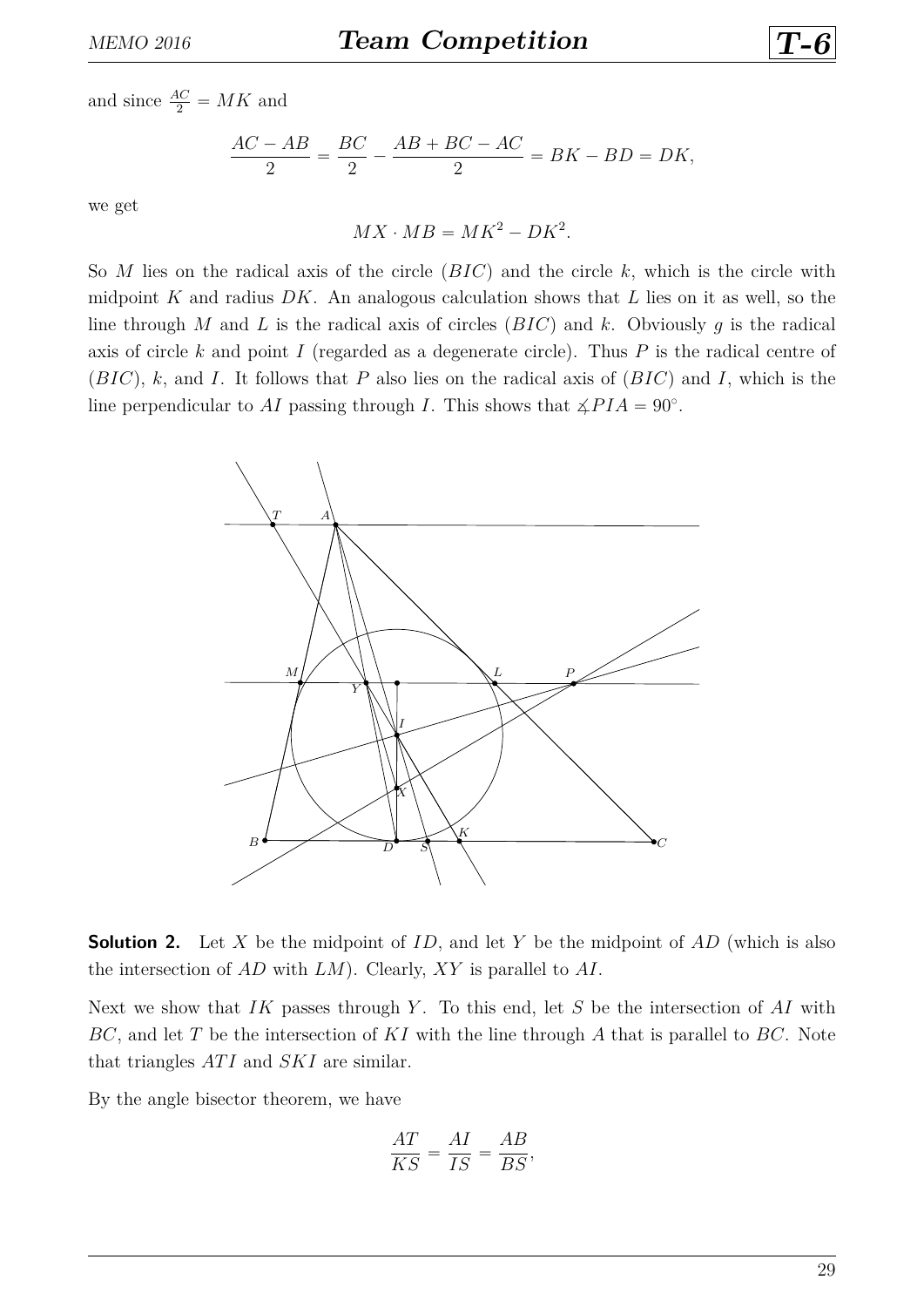so

$$
AT = \frac{AB \cdot KS}{BS} = \frac{AB \cdot (BK - BS)}{BS} = \frac{AB \cdot BK}{BS} - AB.
$$

Using the angle bisector theorem once again, we get

$$
AT = \frac{(AB + AC) \cdot BK}{BC} - AB = \frac{AB + AC}{2} - AB = \frac{BC}{2} - \frac{AB + BC - AC}{2} = BK - BD = DK.
$$

Thus *DKAT* is a parallelogram, which means that *AD* and *KT* meet at *Y* , the midpoint of *AD*.

Now we know that *KI* passes through *Y* , and by definition it is perpendicular to *XP*. Hence it is an altitude in *XY P*. Moreover, *DI* is clearly also an altitude in *XY P* (it passes through *X* and is perpendicular to *PY*). Thus *I* is the orthocentre of *XYP*, which means that *PI* is perpendicular to *XY* and thus also to *AI*. This proves the desired statement.



**Solution 3.** Let  $X, Y, Z$  be reflections of  $D$  about  $I, K, P$  respectively.

We shall prove that *A, X, Y* are collinear. Since *K* is the midpoint of segments *BC*, *DY* , we have  $BD = CY$ . Therefore *Y* is the common point of segment *BC* and the *A*-excircle. Consider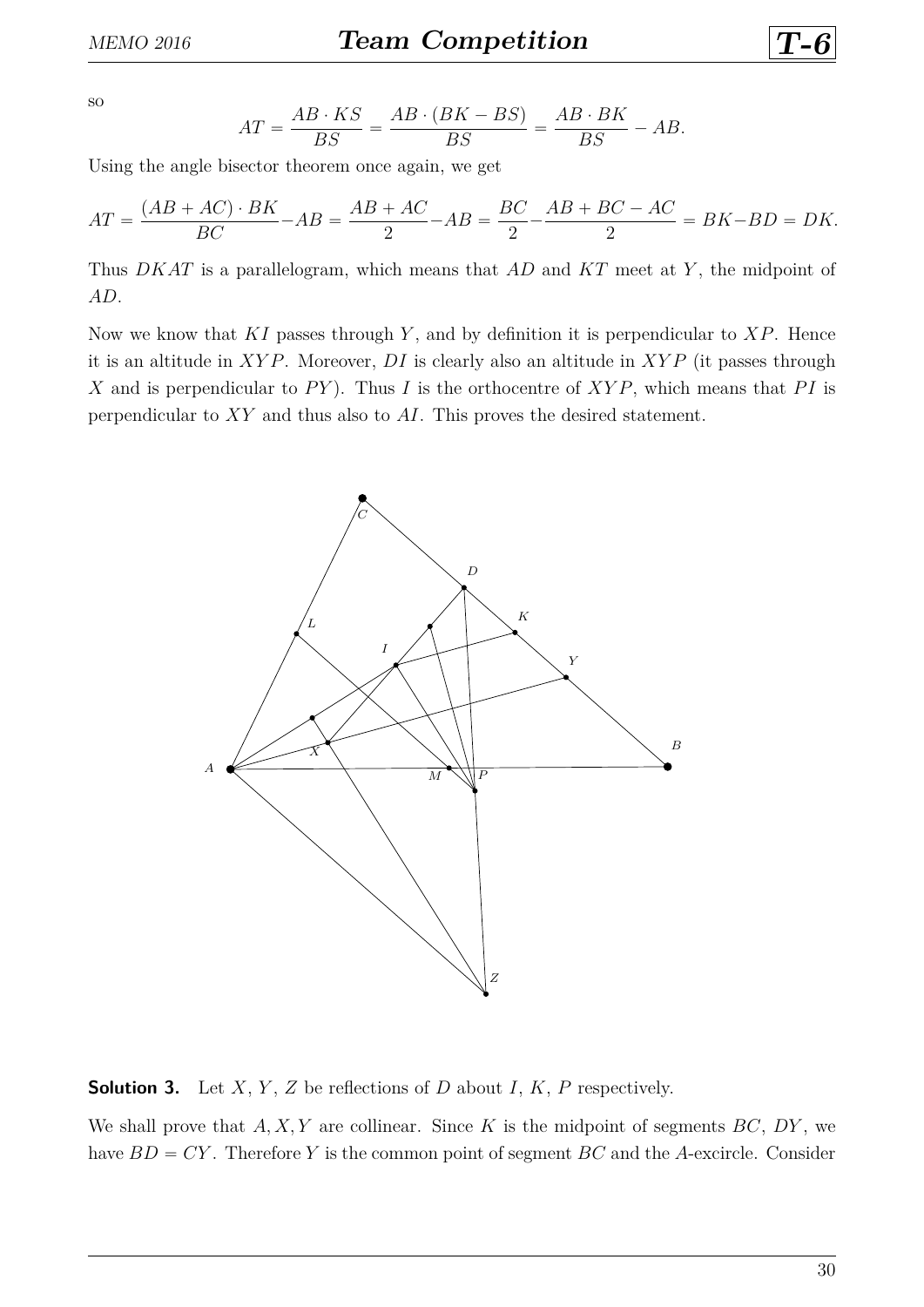homothety centered at *A* mapping incircle to *A*-excircle. It's easy to see that this homothety maps  $X$  to  $Y$ . Therefore  $A, X, Y$  are collinear.

Consider homothety with centre *D* and ratio 2. We easily see that  $AZ \parallel LM$ . Since  $IX \perp$  $BC \parallel LM$ , we have

$$
IX \perp AZ.
$$

Moreover  $IZ \parallel g \perp KI \parallel XY$ . Since  $A, X, Y$  are collinear, we have

$$
IZ \perp AX.
$$

Thus *X* is the orthocentre of triangle *AIZ*. Therefore  $ZX \perp AI$ . Since  $ZX \parallel PI$ , we conclude that  $PI \perp AI$ . In other words,

$$
\angle PIA = 90^{\circ}.
$$

**Solution 4.** Let *a*, *b*, *c* be the sides of the triangle,  $s = \frac{a+b+c}{2}$  $\frac{b+c}{2}$  the half-perimeter,  $\rho$  the radius of the inscribed circle,  $\alpha$ ,  $\beta$ ,  $\gamma$  the angles and A the area of the triangle.

In the coordinate plane, let  $B = (0,0)$  be the origin and  $C = (a,0)$ . Then  $A = (c \cos \beta, c \sin \beta)$ . We get:

$$
I = (s - b, \rho), \ D = (s - b, 0), \ H = \left(s - b, \frac{\rho}{2}\right)
$$
 (midpoint of *DI*),  $K = \left(\frac{a}{2}, 0\right)$ .

The line *g* that passes through *H* and is perpendicular to *IK* has the following equation:

$$
(s - b - \frac{a}{2})x + \rho y = (s - b - \frac{a}{2})(s - b) + \frac{\rho^2}{2}.
$$

This is equivalent to

$$
(c - b)x + 2\rho y = (c - b)(s - b) + \rho^2.
$$

On the other hand, the line  $h = LM$  that is parallel to the *x*-axis has the equation

$$
y = \frac{c}{2}\sin\beta.
$$

We deduce that *P* (the intersection of *g* and *h*) has the coordinates

$$
P = \left(s - b + \frac{\rho^2 - \rho c \sin \beta}{c - b}, \frac{c}{2} \sin \beta\right).
$$

Now we have to prove that

$$
\overrightarrow{AI} \cdot \overrightarrow{IP} = 0,
$$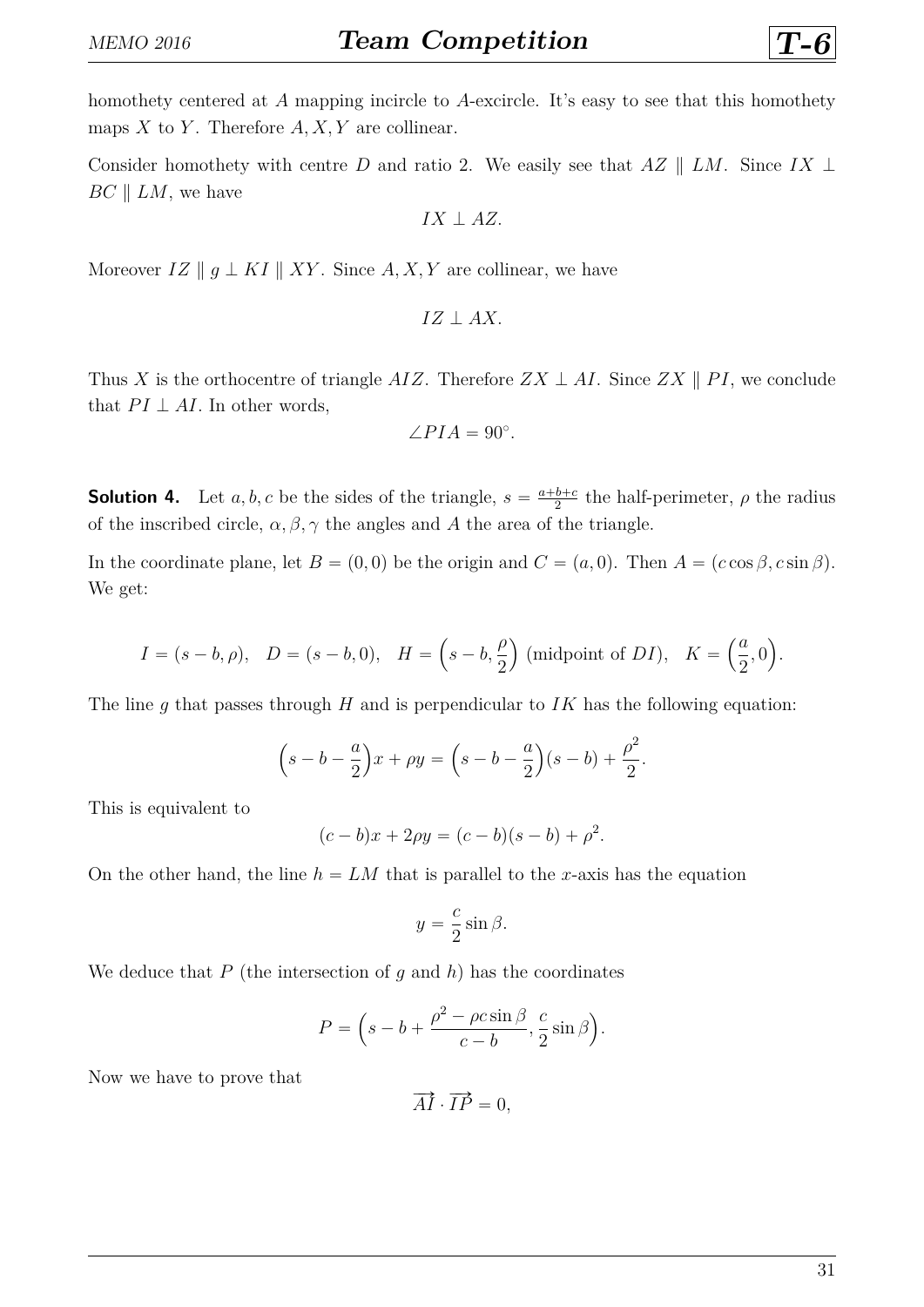which is equivalent to

$$
(s - b - c \cos \beta) \cdot \frac{\rho^2 - \rho c \sin \beta}{c - b} + (\rho - c \sin \beta) \left(\frac{c}{2} \sin \beta - \rho\right) = 0.
$$

Since  $\rho - c \sin \beta \neq 0$ , we can cancel the factor  $\rho - c \sin \beta$  to obtain the equation

$$
(s - b - c \cos \beta)\rho + (c - b)\left(\frac{c}{2}\sin \beta - \rho\right) = 0,
$$

which is equivalent to

$$
2\rho(s-c) - 2\rho c \cos \beta + c(c-b) \sin \beta = 0.
$$

Now we use the well-known identities  $\rho = \frac{A}{s}$  $\frac{A}{s}$  and  $ac \sin \beta = 2A$  to end up with the equation

$$
a(s-c) - ac\cos\beta + s(c-b) = 0.
$$

Since this is equivalent to

$$
b^2 = a^2 + c^2 - 2ac \cos \beta,
$$

which holds by the law of cosines, the proof is complete.

**Solution 5.** Let *S* be the point of intersection of the interior angle bisector of  $\angle BAC$  and  $BC$ , *H* the midpoint of *ID*, *R* the point of intersection of *LM* and *ID*, *Q* the point of intersection of *LM* and the altitude from *A*, *r* the inradius and *h* the length of the altitude from *A*.

Since *KD* and *PR* are perpendicular to *RD* and *IK* is perpendicular to *PH*, we have  $\angle$ *IKS* =  $\angle IHP$  and  $\angle RPH = \angle DIK$ . So the triangles  $RPH$  and  $DIK$  are similar. We have  $PH$ :  $HR = IK : KD$  and since  $HR = \frac{h-r}{2}$  $\frac{-r}{2}$  and  $KD = \frac{a}{2} - \frac{a+b-c}{2} = \frac{c-b}{2}$  we conclude

$$
PH = \frac{IK(h - r)}{(c - b)}.
$$

Now we want to show that the triangles *IKS* and *PHI* are similar. Since  $\angle IKS = \angle PHI$ , it suffices to prove that  $IK : KS = PH : HI$ .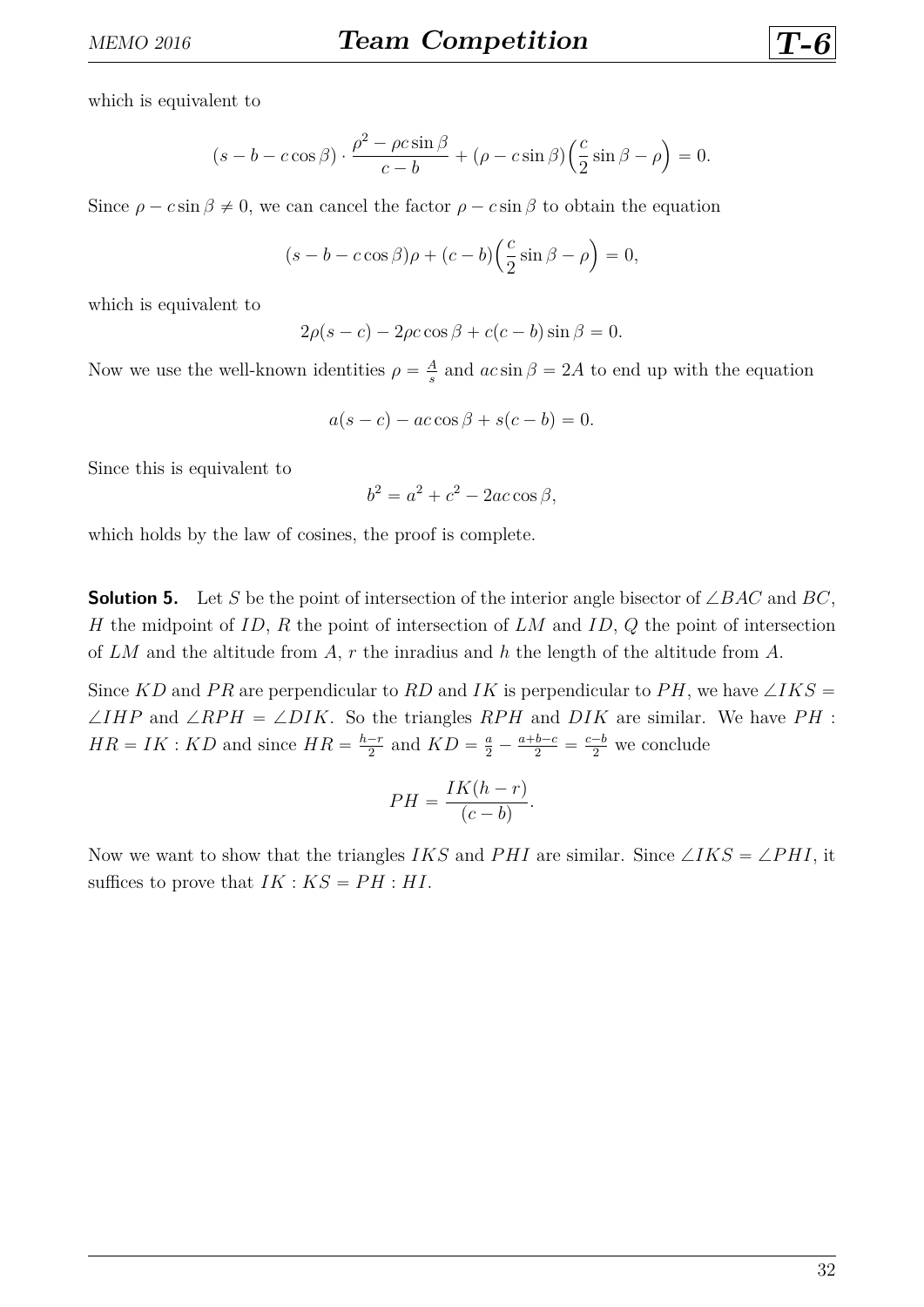

With the angle bisector theorem we get  $SC = \frac{ab}{b+}$  $\frac{ab}{b+c}$  and we deduce  $KS = \frac{a}{2} - \frac{ab}{b+c} = \frac{a(c-b)}{2(b+c)}$  $rac{a(c-b)}{2(b+c)}$ .

Now we have

$$
PH: HI = IK: KS \Longleftrightarrow \frac{IK(h-r)}{(c-b)}: \frac{r}{2} = IK: \frac{a(c-b)}{2(b+c)} \Longleftrightarrow r(a+b+c) = ah
$$

and we are done, because  $r(a + b + c) = ah =$  twice the area of the triangle *ABC*.

Hence the triangles *IKS* and *PHI* are similar and we conclude that the triangles *PIR* und *ISD* are similar too. Now we have

$$
\angle QPI = \angle RPI = \angle DIS = \angle QAI
$$

and it follows that  $APIQ$  is cyclic, and consequently

$$
90^{\circ} = \angle PQA = \angle PIA.
$$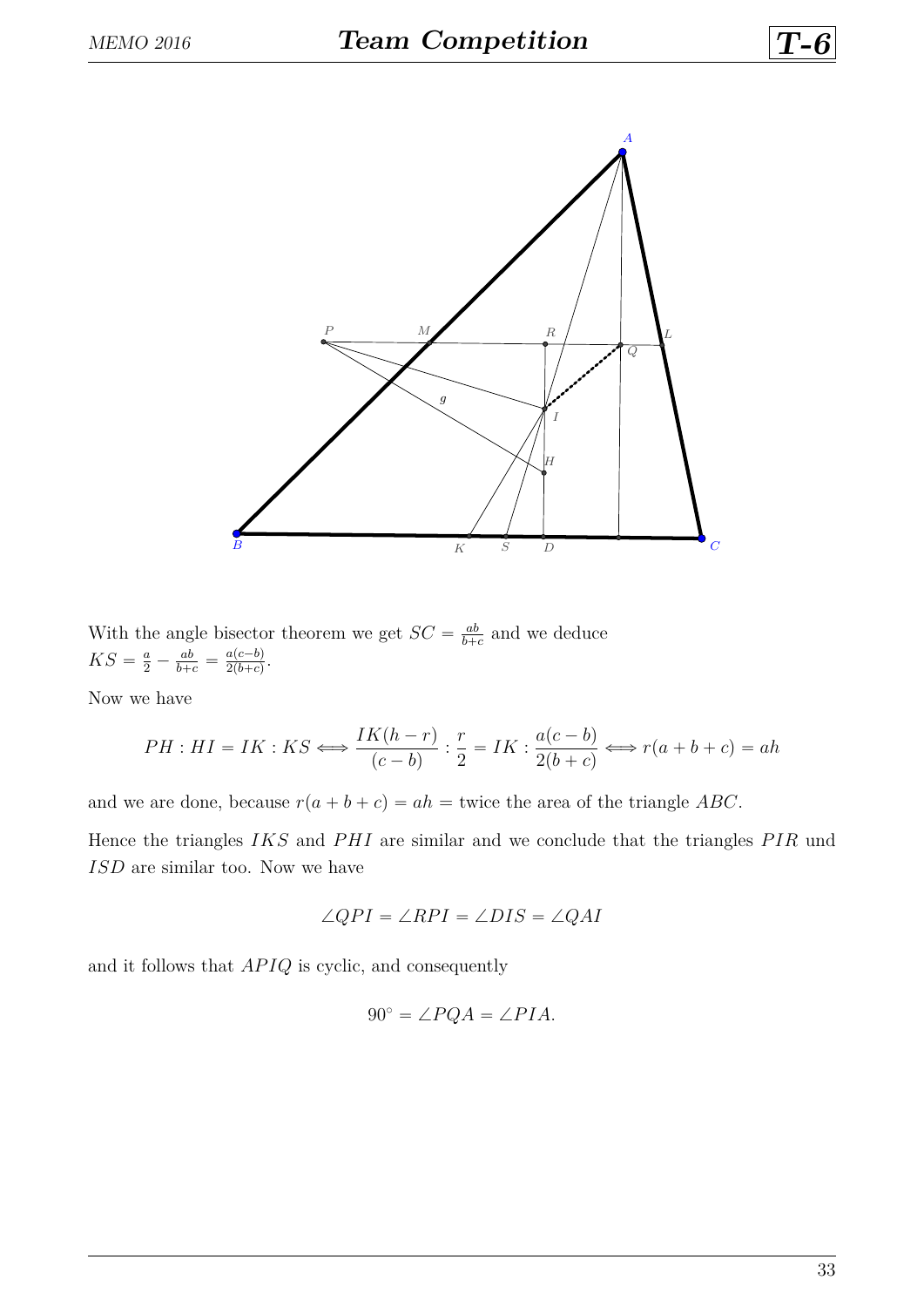### <span id="page-33-0"></span>**T-7 N**

A positive integer *n* is called a *Mozartian number* if the numbers 1, 2, . . . , *n* together contain an even number of each digit (in base 10).

Prove:

- (a) All Mozartian numbers are even.
- (b) There are infinitely many Mozartian numbers.

#### **Solution 1.**

- (a) Note that we need an even number of digits alltogether if every digit occurs an even number of times. There is an odd number of numbers with one digit. For  $k > 1$ , there are  $9 \cdot 10^{k-1}$  numbers with *k* digits, which is an even number. Thus we need to end after a segment of odd length of numbers with an odd number of digits, i.e., we end on an even number, so a Mozartian number is indeed even.
- (b) The numbers  $n = 2...20$  are Mozartian numbers for all natural numbers  $\ell$ : There are an <sup>2*l*</sup></sup> even number of least significant digits 0, 1, . . . , 9; and all other digits at higher positions except for those in *n* are repeated 10 times in a row which does not change the parities of occurrences. The leading  $2\ell$  digits 2 of *n* do not change parities, either.

#### **Solution 2.**

- (a) Let *k* be any integer  $\geq 0$ . In the pairing  $(2, 3), (4, 5), ..., (2k, 2k+1)$ , the members of each pair need the same number of digits, so each pair needs an even number of digits together, so alltogether the numbers from 1 to  $2k + 1$  need an odd number of digits. Therefore, any Mozartian number has to be even because the total number of digits used up to a Mozartian number has to be even.
- (b) We will show that  $10^{2k} + 22$  are Mozartian numbers for all natural numbers k.

We first note that by the proof of the first part, we know that we need an odd number of digits up to  $10^{2k} + 21$ , and therefore an even number of digits up to  $10^{2k} + 22$ . So it is sufficient to check that the digits 1*,* 2*, . . . ,* 9 occur an even number of times because the condition for 0 will be automatically satisfied.

Now, we will consider the numbers from 0 to  $10^{2k} - 1$  as numbers with  $2k + 1$  digits with leading zeros where necessary. Clearly, each digit must occur equally often. Since the number of all digits in this list is divisible by 100, this quantity is still divisible by 10,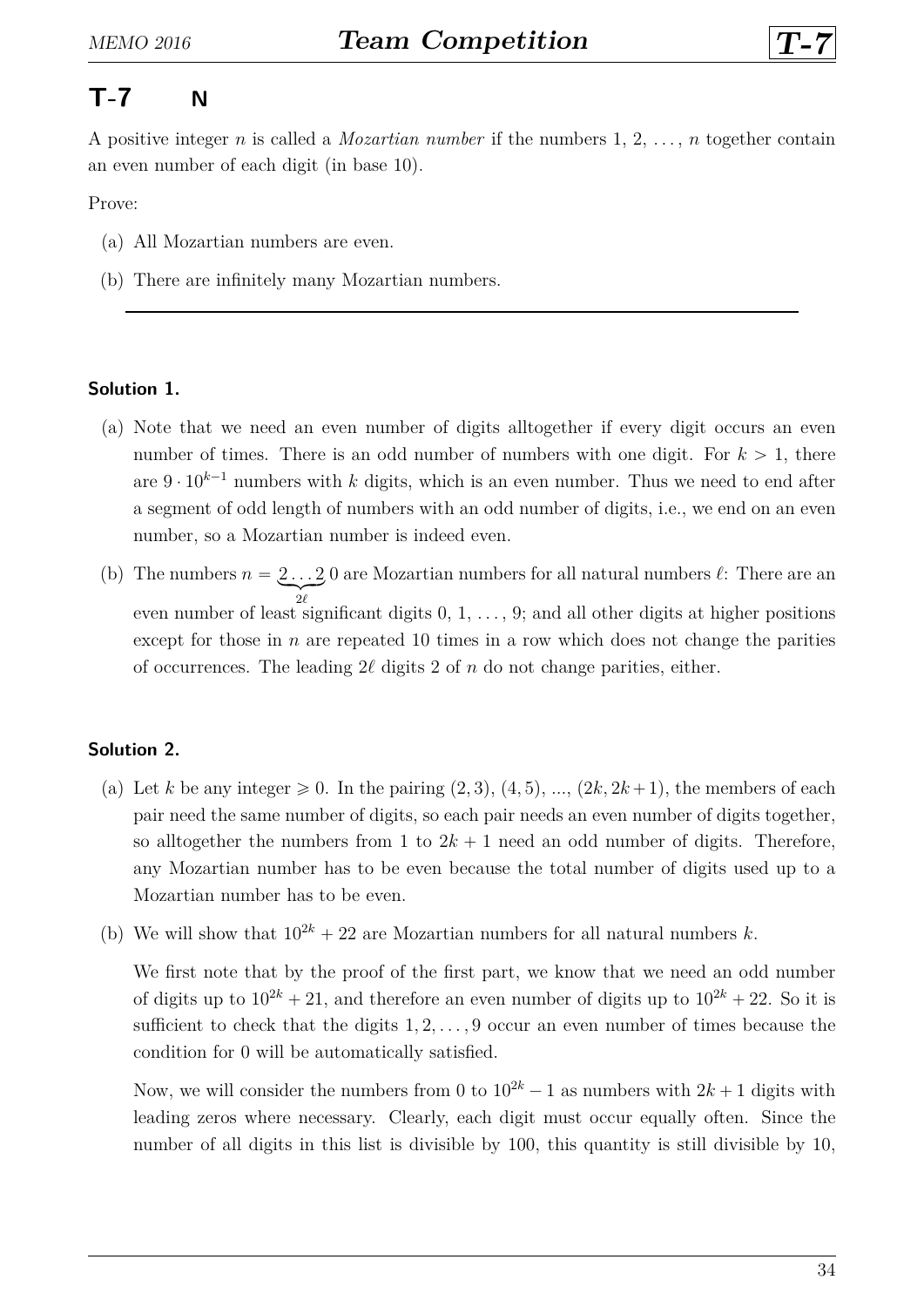therefore even. This proves that nonzero digits occur an even number of times in this interval.

It remains to consider the numbers  $10^{2k}$ ,  $10^{2k} + 1$ , ...,  $10^{2k} + 22$ . Clearly, the leading ones occur an odd number of times. Since the list 1*,* 2*, . . . ,* 22 contains an odd number of ones and an even number of the other digits, the proof is finished.

#### **Solution 3.** (only Part (b))

We will first show that for any  $k \geq 1$  the numbers from 0 to  $20k - 1$  together contain an even number of each digit from 0 to 9.

The units digits clearly run from 0 to 9 an even number of times, so they contribute an even number to each digit count. For any possible fixed choice of all digits except the units digits, there are 10 numbers that satisfy this condition, so again, they contribute an even number to each digit count which proves the assertion.

Consider now the numbers from 1 to  $M = 20k$  where M has a decimal representation that contains an odd number of zeros and an even number of each digit from 1 to 9. Since the odd number of zeros compensates for the missing zero that was counted in the above assertion, we find that *M* is a Mozartian number.

There are clearly infinitely many such numbers, for example all numbers of the form 22 *. . .* 20 that contain an even number of 2s.

*Comment.* The argument of Solution 3 shows that Mozartian numbers that are multiples of 20 are exactly those multiples that contain an odd number of 0s and an even number of all other digits.

By an analogous argument, one can now find all Mozartian numbers. The following table lists the parity restrictions on the digit counts for each possible even residue modulo 20 where e stands for even and o stands for odd. The rows list the different possible residues and the columns lists the digits from 0 to 9. For example, 10198 is a Mozartian number because it has residue 18 modulo 20 and the digits that occur an odd number of times are 0, 8 and 9. These conditions are the only restrictions on Mozartian numbers.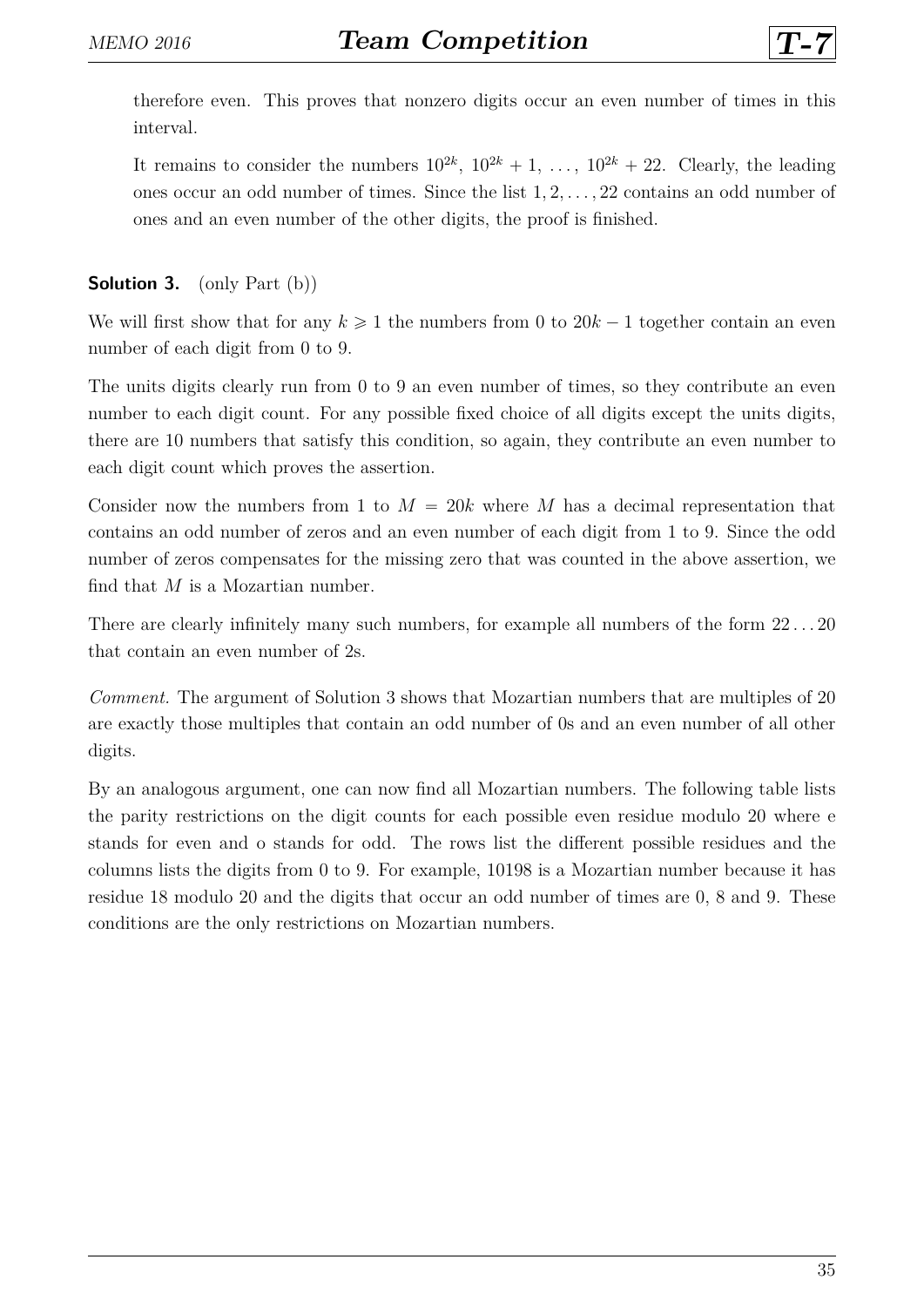|                | $\boldsymbol{0}$ | $\mathbf 1$    | $\overline{2}$ | 3              | $\overline{4}$ | 5              | 6              | 7              | 8              | 9              |
|----------------|------------------|----------------|----------------|----------------|----------------|----------------|----------------|----------------|----------------|----------------|
| $\overline{0}$ | $\overline{O}$   | e              | e              | e              | e              | $\mathbf{e}$   | $\mathbf{e}$   | е              | e              | $\mathbf{e}$   |
| $\overline{2}$ | e                | $\overline{O}$ | $\mathbf e$    | e              | e              | e              | $\mathbf{e}$   | e              | $\mathbf{e}$   | $\mathbf{e}$   |
| $\overline{4}$ | e                | $\overline{O}$ | $\overline{O}$ | $\overline{O}$ | e              | e              | $\mathbf{e}$   | e              | e              | $\mathbf{e}$   |
| 6              | e                | $\overline{O}$ | $\overline{O}$ | $\overline{O}$ | $\overline{O}$ | $\overline{O}$ | е              | е              | e              | $\mathbf{e}$   |
| 8              | e                | $\overline{O}$ | $\overline{O}$ | $\overline{O}$ | $\overline{O}$ | $\overline{O}$ | $\overline{O}$ | $\circ$        | e              | $\mathbf{e}$   |
| 10             | e                | $\overline{O}$ | $\overline{O}$ | $\overline{O}$ | $\overline{O}$ | $\overline{O}$ | $\overline{O}$ | $\overline{O}$ | $\overline{O}$ | $\overline{O}$ |
| 12             | $\overline{O}$   | e              | $\overline{O}$ | $\overline{O}$ | $\overline{O}$ | $\overline{O}$ | $\overline{O}$ | $\overline{O}$ | $\overline{O}$ | $\overline{O}$ |
| 14             | $\overline{O}$   | e              | e              | $\mathbf{e}$   | $\overline{O}$ | $\overline{O}$ | $\overline{O}$ | $\overline{O}$ | $\overline{O}$ | $\overline{O}$ |
| 16             | $\overline{O}$   | e              | e              | e              | e              | $\mathbf{e}$   | $\overline{O}$ | $\overline{O}$ | $\overline{O}$ | $\overline{O}$ |
| 18             | $\overline{O}$   | e              | $\mathbf e$    | e              | e              | $\mathbf{e}$   | $\mathbf{e}$   | е              | $\overline{O}$ | $\overline{O}$ |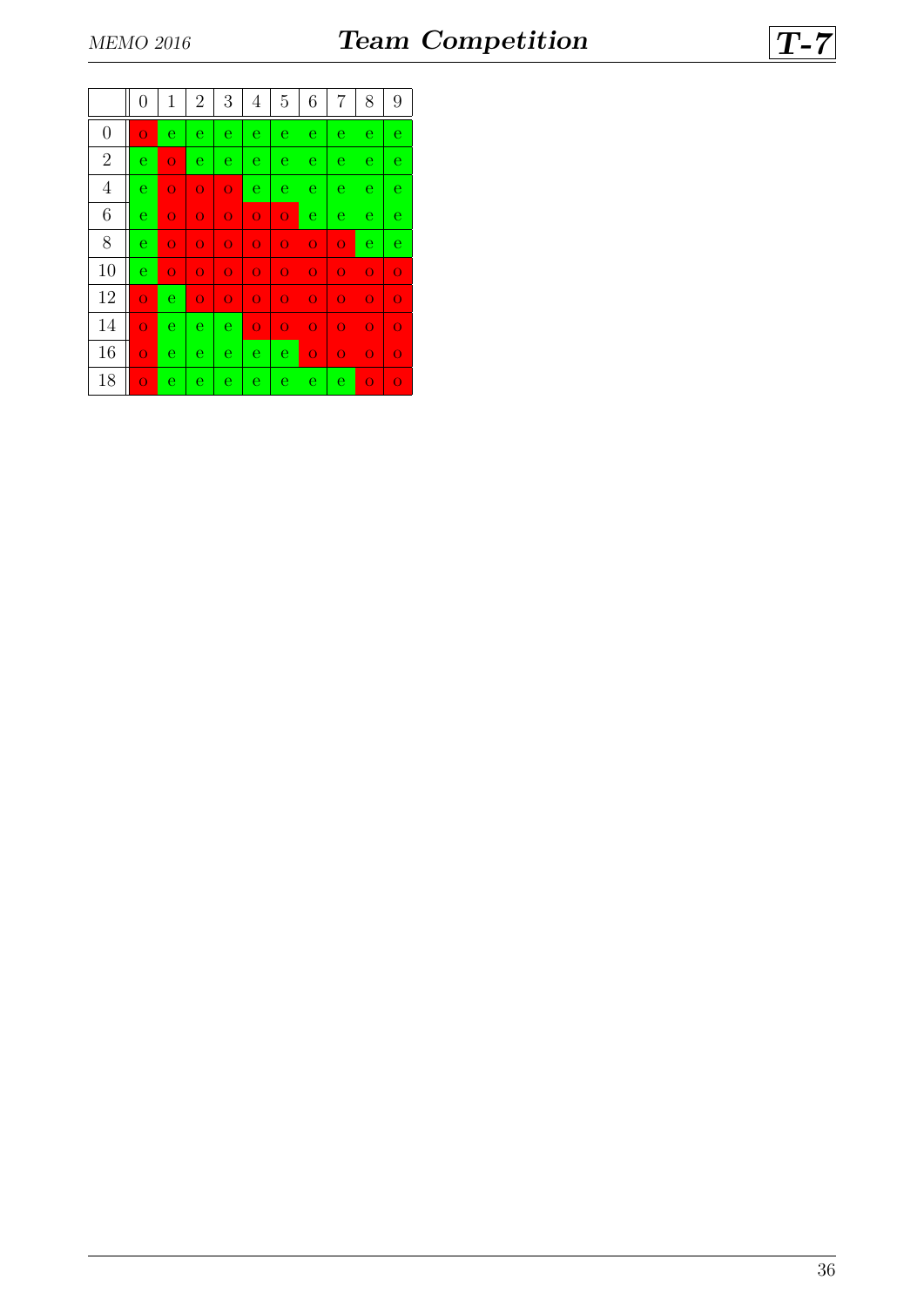### <span id="page-36-0"></span>**T-8 N**

We consider the equation  $a^2 + b^2 + c^2 + n = abc$ , where *a*, *b*, *c* are positive integers.

Prove:

- (a) There are no solutions  $(a, b, c)$  for  $n = 2017$ .
- (b) For  $n = 2016$ , *a* must be divisible by 3 for every solution  $(a, b, c)$ .
- (c) The equation has infinitely many solutions  $(a, b, c)$  for  $n = 2016$ .

#### **Solution 1.**

(a) We distinguish cases depending on the parity of *a, b, c*:

- If all three are odd, we have  $a^2 + b^2 + c^2 + 2017 \equiv 0 \pmod{2}$  and  $abc \equiv 1 \pmod{2}$ .
- If exactly one of them is even, we have  $a^2 + b^2 + c^2 + 2017 \equiv 1 \pmod{2}$  and  $abc \equiv 0$  $(mod 2).$
- If exactly two of them are even, we have  $a^2 + b^2 + c^2 + 2017 \equiv 2 \pmod{4}$  (recalling that squares are either congruent to 0 or 1 modulo 4) and  $abc \equiv 0 \pmod{4}$ .
- If all three are even, we have  $a^2 + b^2 + c^2 + 2017 \equiv 1 \pmod{2}$  and  $abc \equiv 0 \pmod{2}$ .

In each of the four cases, we see that the two sides of the equation cannot be equal.

- (b) Note that  $m^2 \equiv 0 \pmod{3}$  if *m* is divisible by 3 and  $m^2 \equiv 1 \pmod{3}$  otherwise, and note also that 2016 is divisible by 3. We consider two cases:
	- If none of the three numbers *a*, *b*, *c* is divisible by 3, then neither is *abc*, while on the other hand  $a^2 + b^2 + c^2 + 2016 \equiv 1 + 1 + 1 + 0 \equiv 0 \pmod{3}$ . Hence we get a contradiction.
	- Otherwise, *abc* is divisible by 3, so  $a^2 + b^2 + c^2$  must be divisible by 3 as well. If exactly one of the three variables is divisible by 3, we have  $a^2 + b^2 + c^2 \equiv 2 \pmod{3}$ , and if exactly two of them are divisible by 3, we have  $a^2 + b^2 + c^2 \equiv 1 \pmod{3}$ . In both cases, we see that there cannot be a solution. This leaves us with the only possibility that *a, b, c* are all divisible by 3.
- (c) We know from the previous part that we must have  $a = 3x, b = 3y, c = 3z$  for certain positive integers *x, y, z*. We plug these into the given equation and divide by 9 to obtain

$$
x^2 + y^2 + z^2 + 224 = 3xyz.
$$